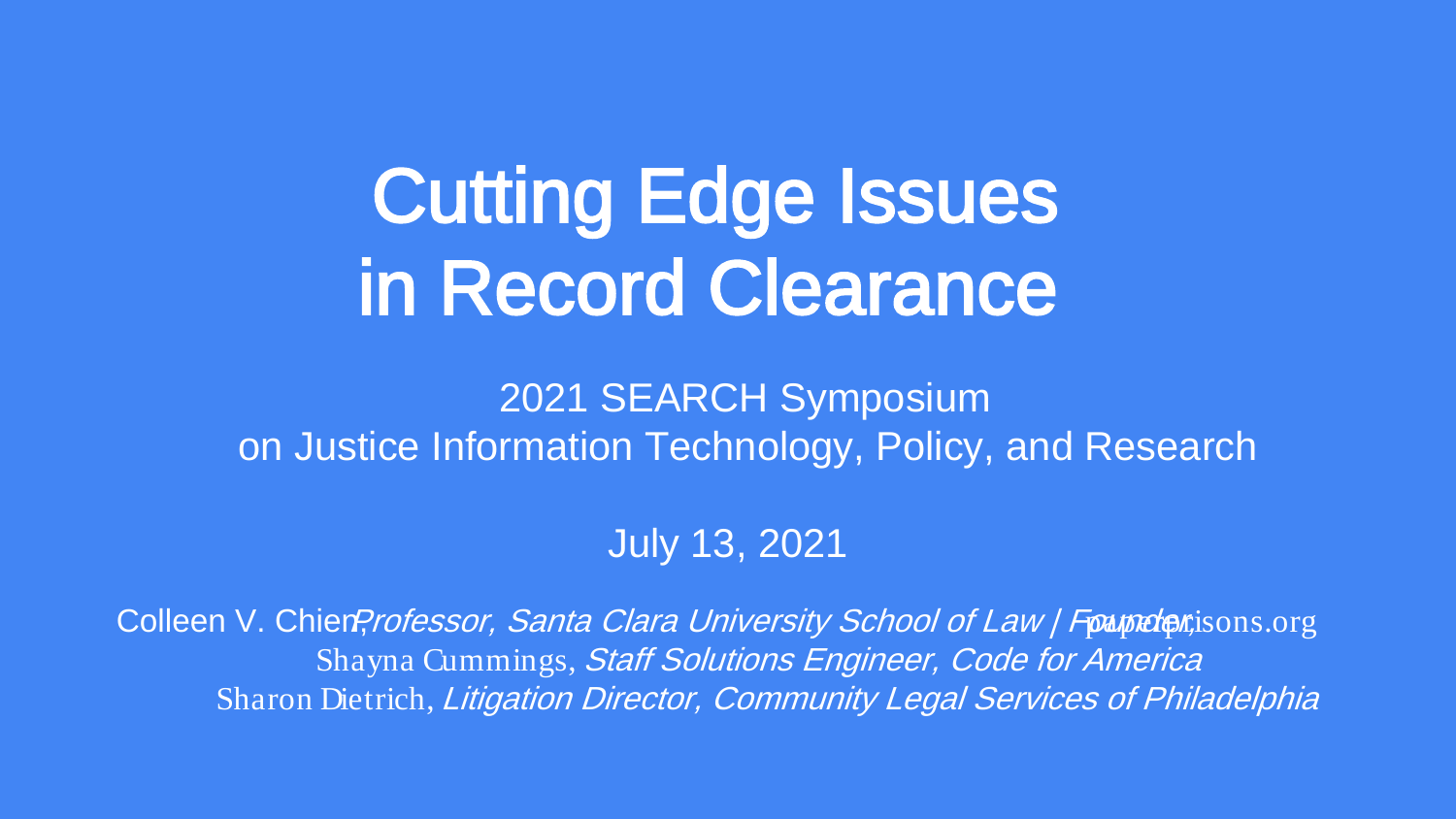# Agenda

I. The Second Chance Gap II. Automating Clean Slate **III. The Record Clearing Gap**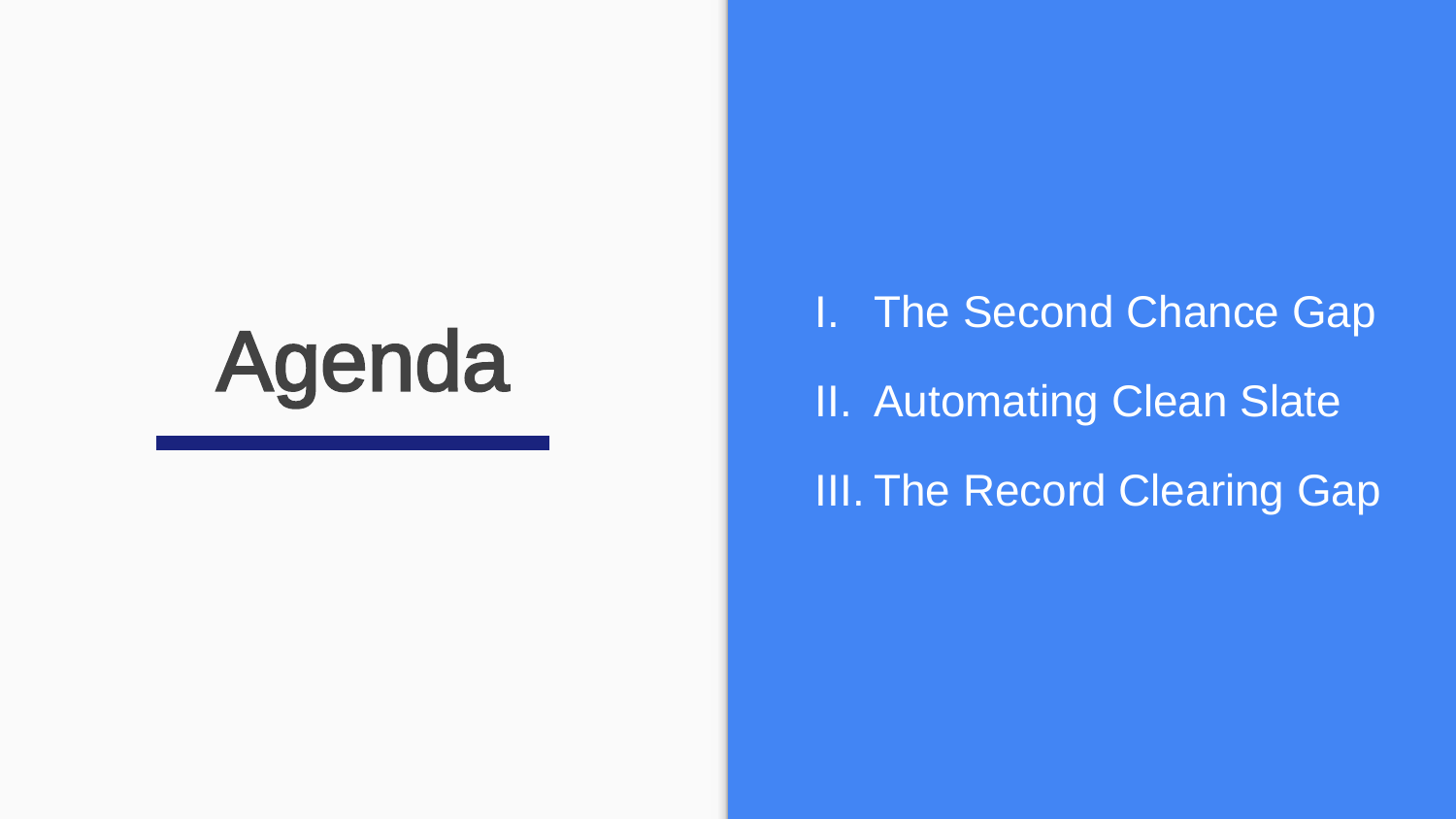# I. The Second Chance Gap

Colleen ChienProfessor, Santa Clara University School of Law (with JJ Prescott, University of Michigan Law School)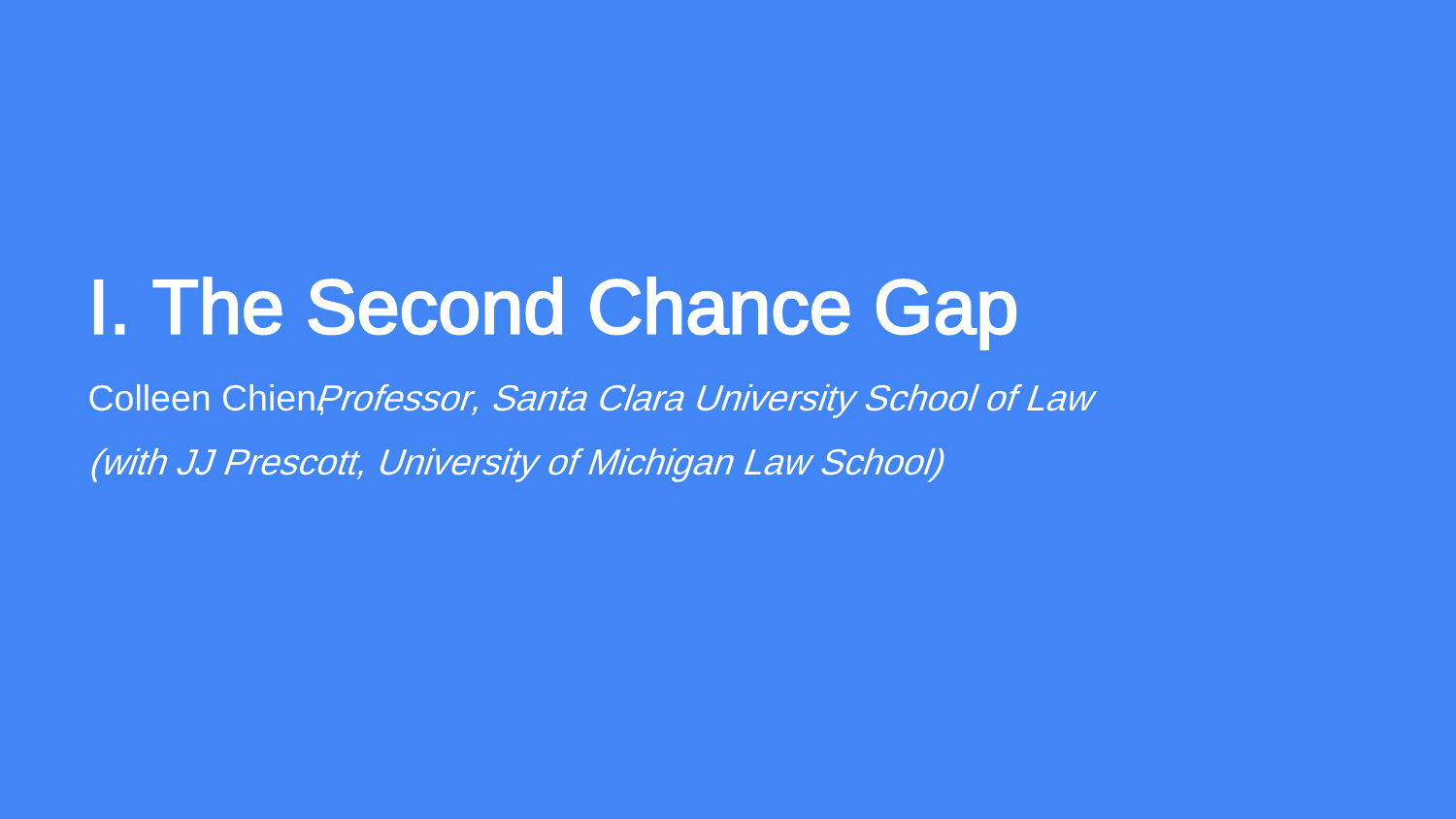# **Research Summary**

# **1. Expungements are effective\***

*Expungement of Criminal Convictions, Prescott and Starr (2021)*

# **1. Hardly anyone gets expungements**

*America's Paper Prisons: The Second Chance Gap, Chien (2020)* 

# **1. Clean Slate provides a path forward\***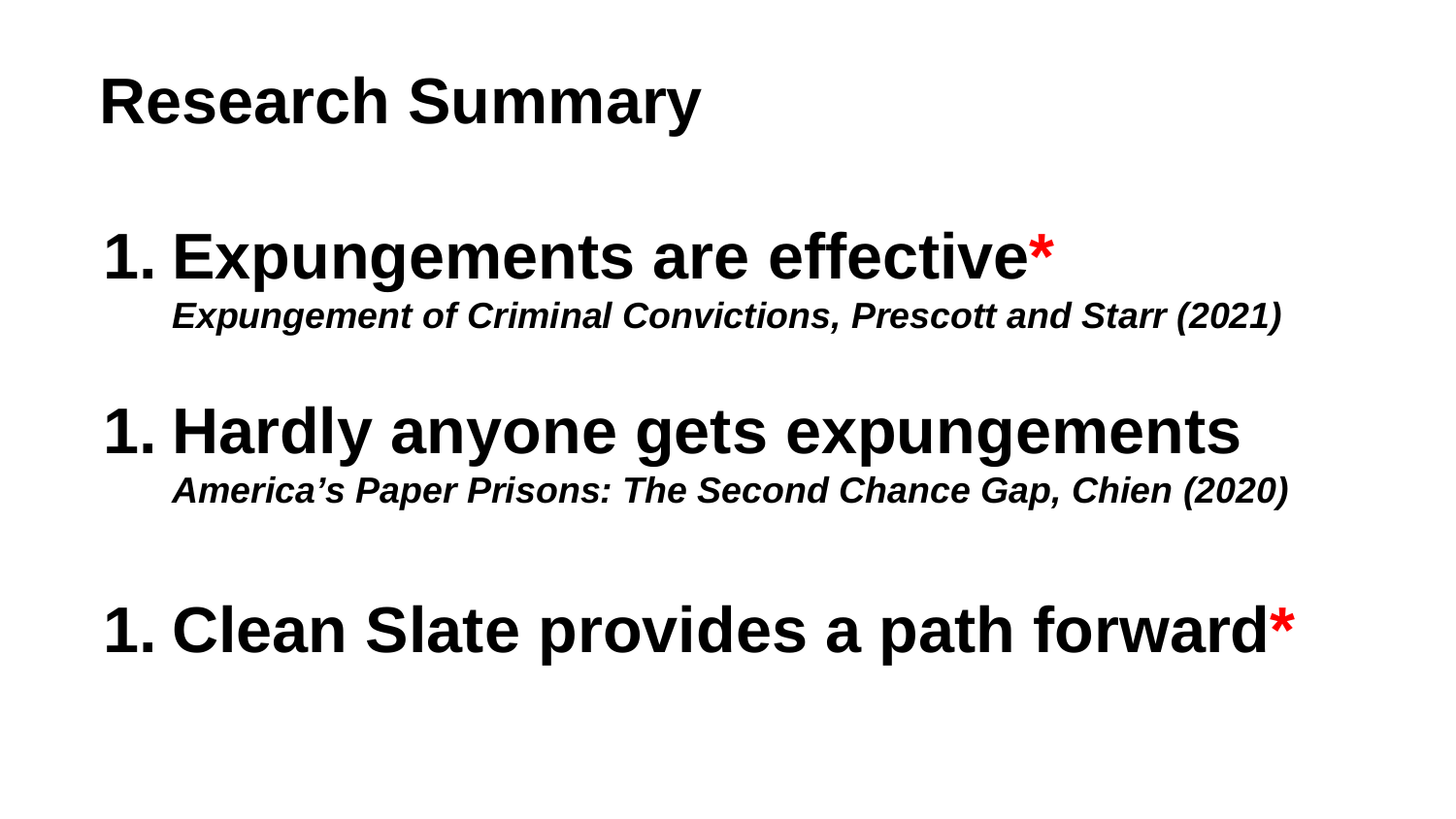# **Trends driving expungement Lots of...**

**1. Americans have criminal records.**



**1. Collateral consequences from having a record.** 

**ATERAL CONSEQUEI** 

**1. Lost wages, opportunity, lost productivity... that could be regained by limiting the impact of records.**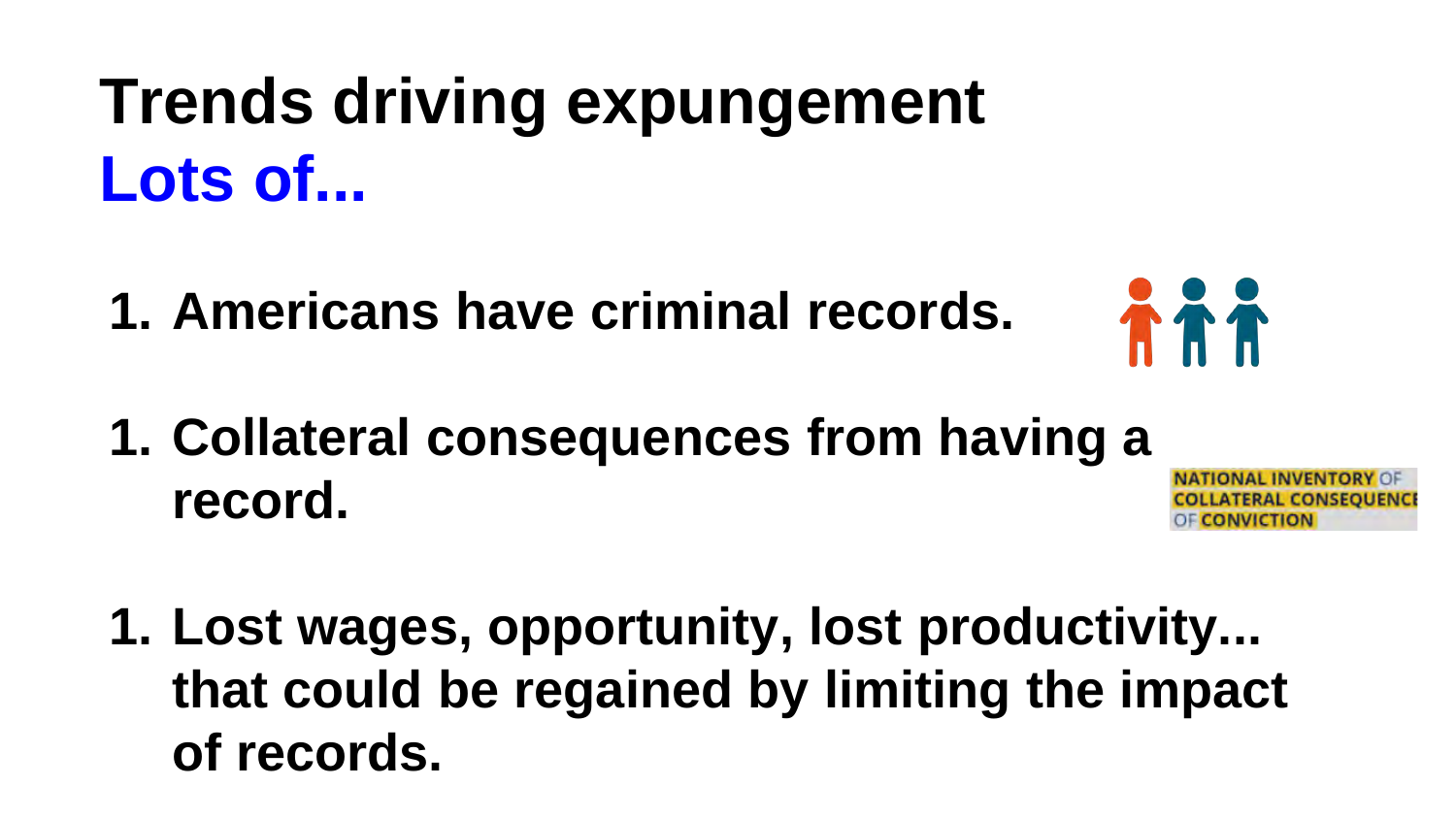# **First, the good news**

## **1. Expungements are effective\***

*Expungement of Criminal Convictions, Prescott and Starr (2020)*



#### **Expungement of Criminal Convictions: An Empirical Study**

**Community Legal Services of Philadelphia** & National Record Clearing Project March 26, 2021

J.J. Prescott and Sonja Starr Universities of Michigan and Chicago HARVARD LAW REVIEW (2021)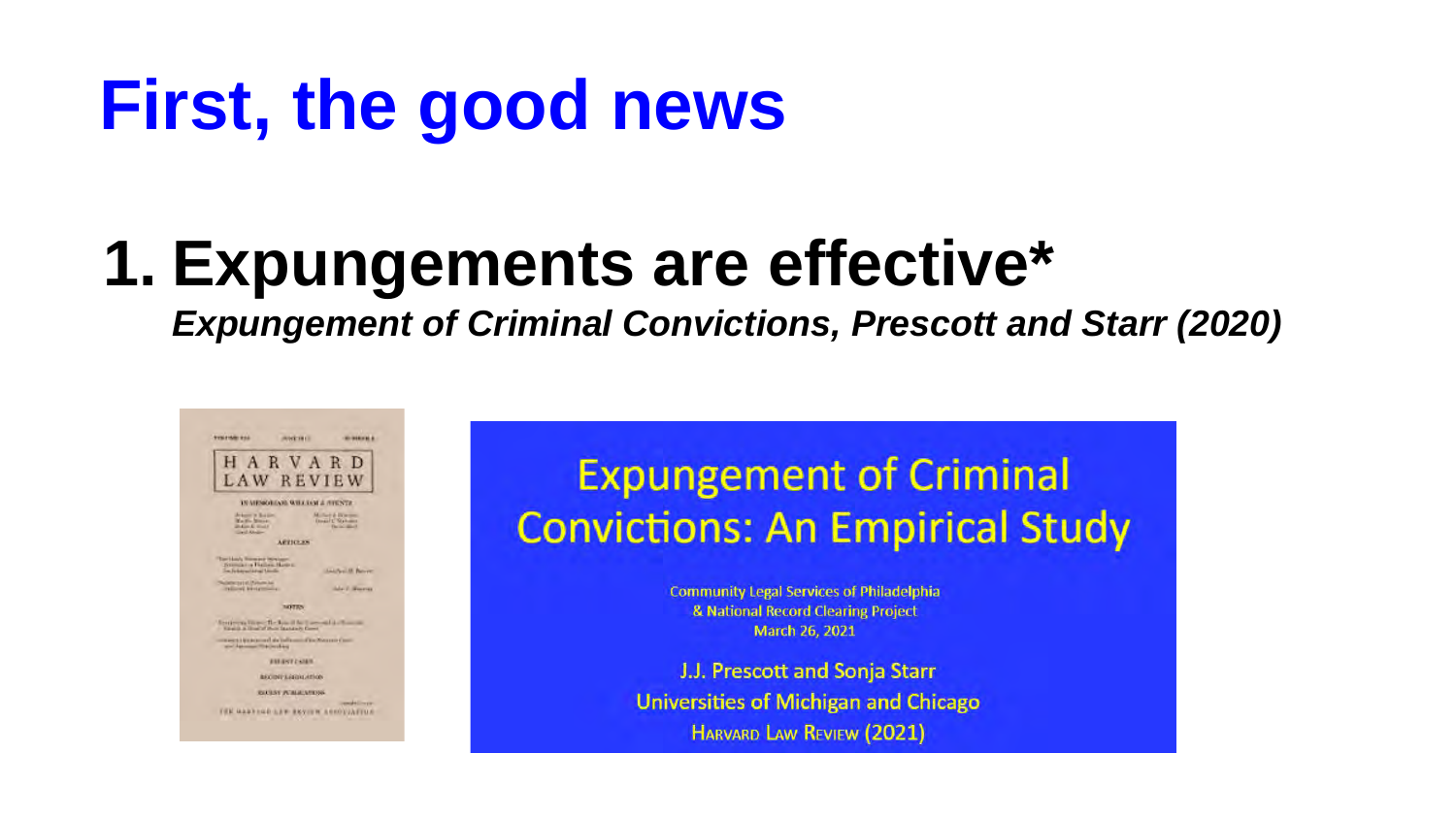# **Prescott-Starr Study**

- **1. Studied set-asides in Michigan removal of conviction from database though record remains available for some purposes**
- **1. Studied petition-based expungements of "first-time" convictions after 5 year waiting period**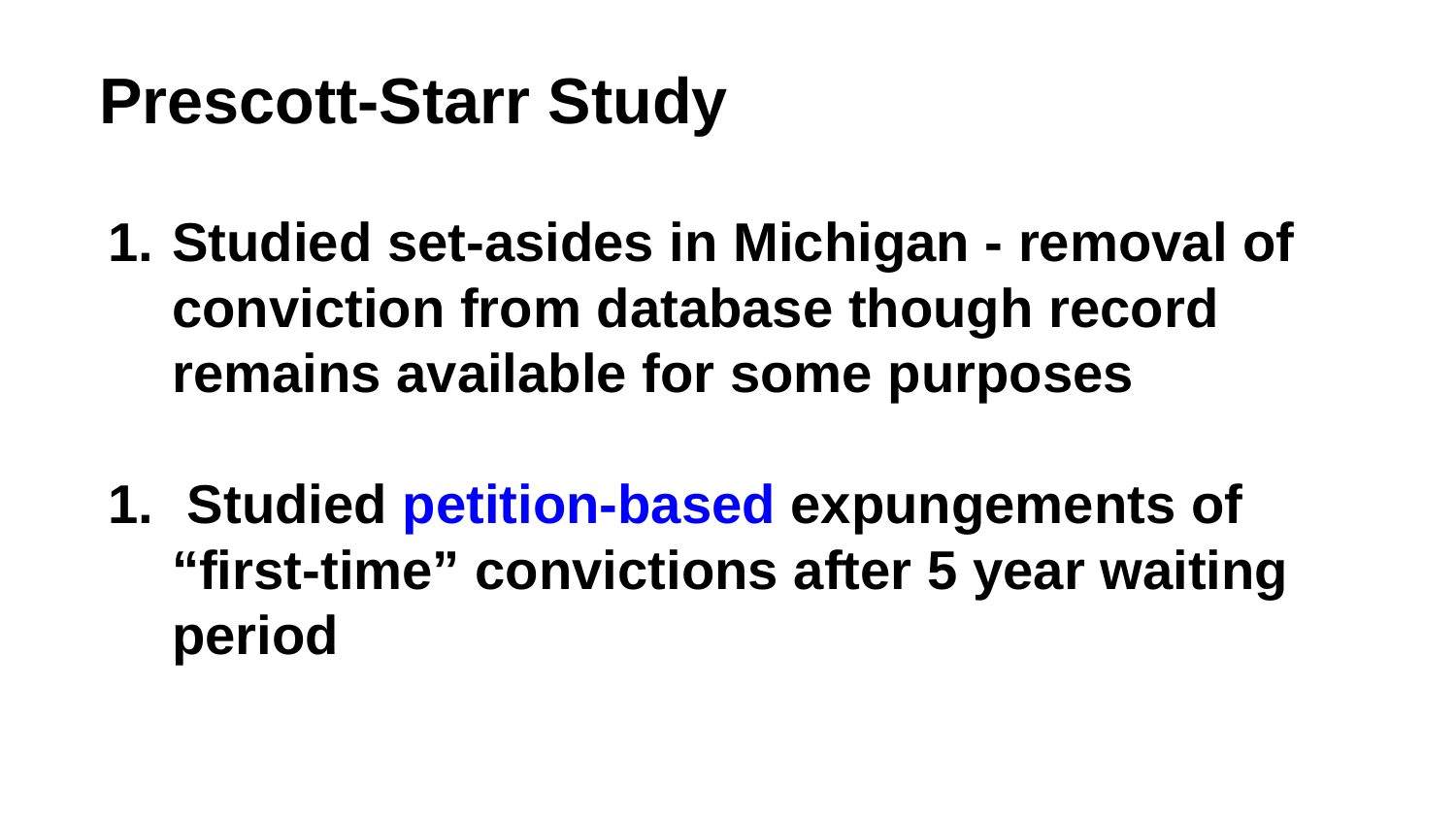

*LOW RECIDIVISM:* Set-aside recipients have extremely low subsequent rearrest and reconviction rates.

#### *EMPLOYMENT/WAGE IMPROVEMENTS:* Recipients see substantial increases in employment rates and wages.

#### **Expungements are effective\***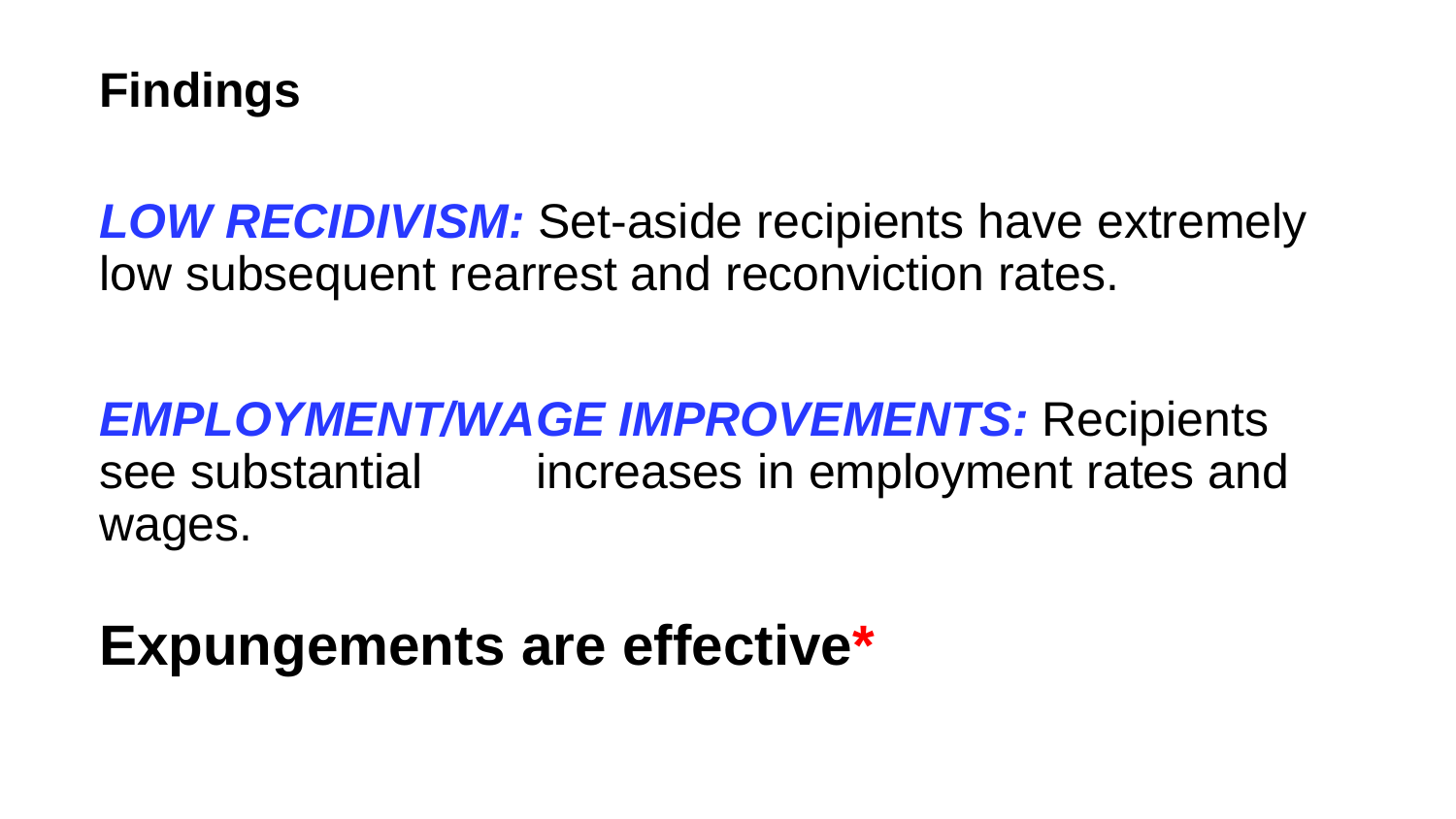# **Now, the bad news**

### **2. Hardly anyone gets expungements**

*America's Paper Prisons: The Second Chance Gap, Chien (2020)* 

**America's Paper Prisons: The Second Chance Gap Mich. Law Rev. (2020)** 

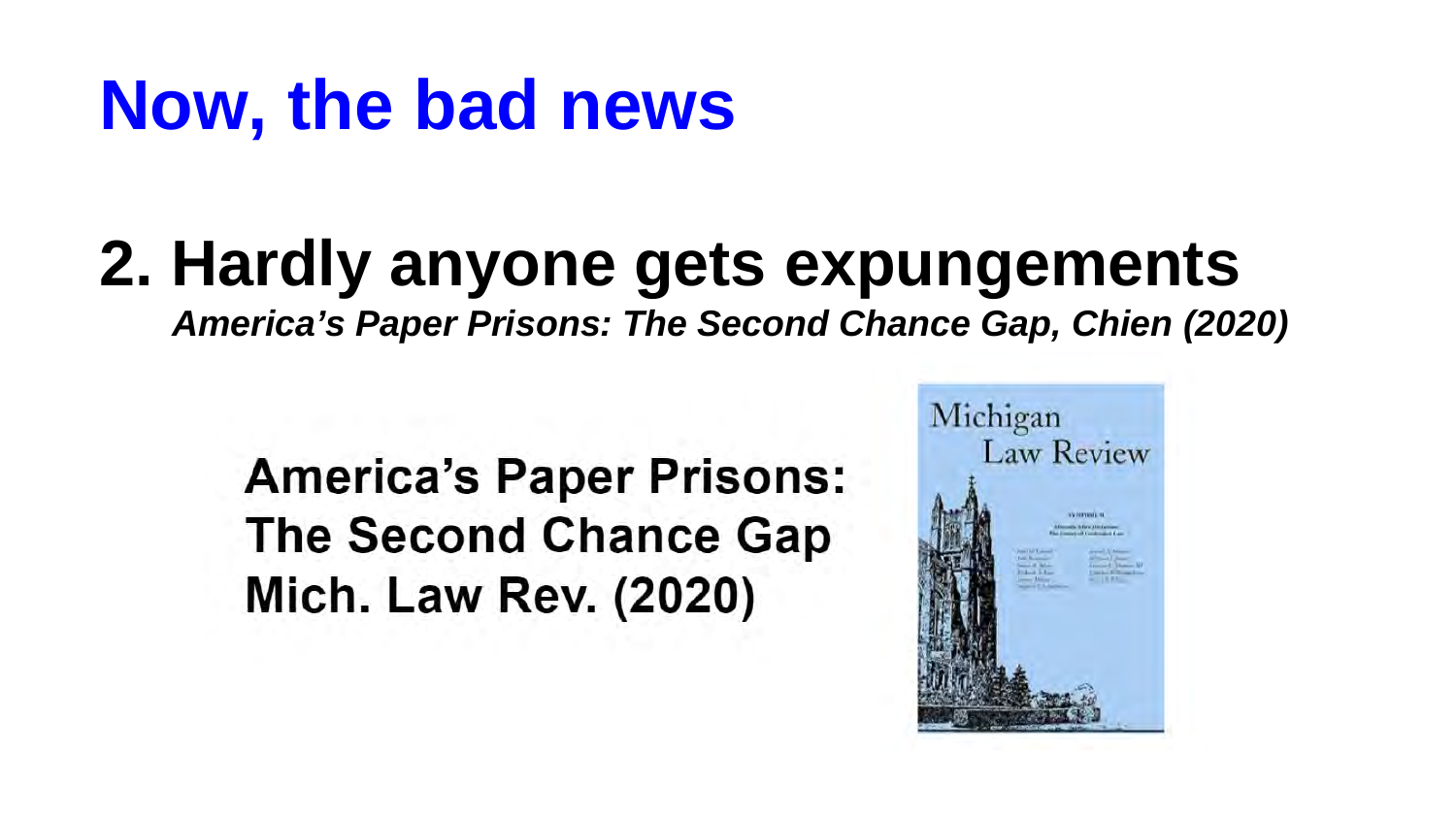## **The Second Chance Gap: Paper Overview**

- 1. Defines "the second gap" and explores why it exists
- 1. Through data work and analysis, measures it in various domains
- 1. For expungement, measures the non-convictions second chance gap across the country using a dataset of 60K background checks.
- 1. Reports on the convictions second chance gap in about 10 states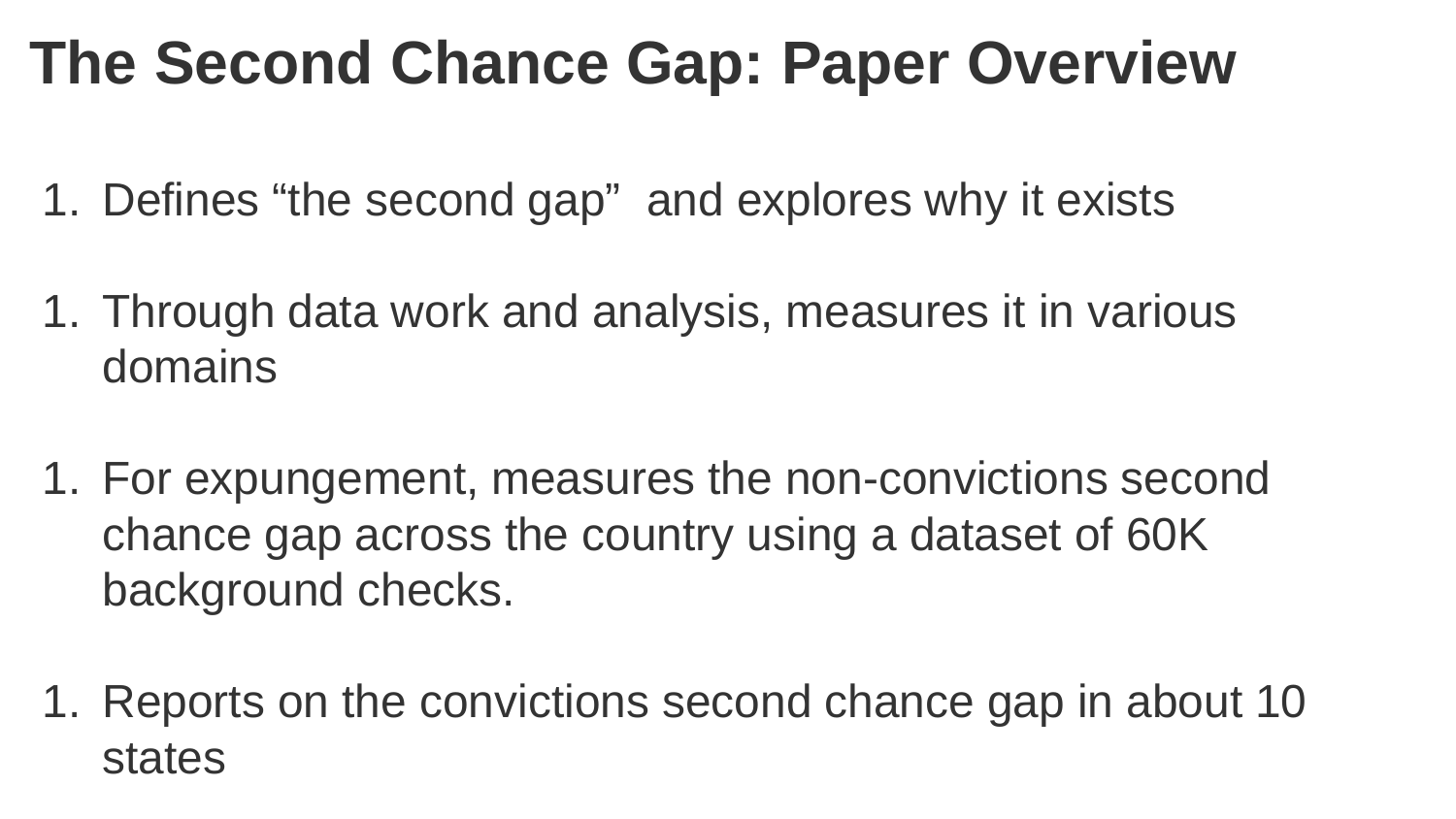## **Defining the "Second Chance Gap"**

## **The difference between eligibility and delivery of second chances.**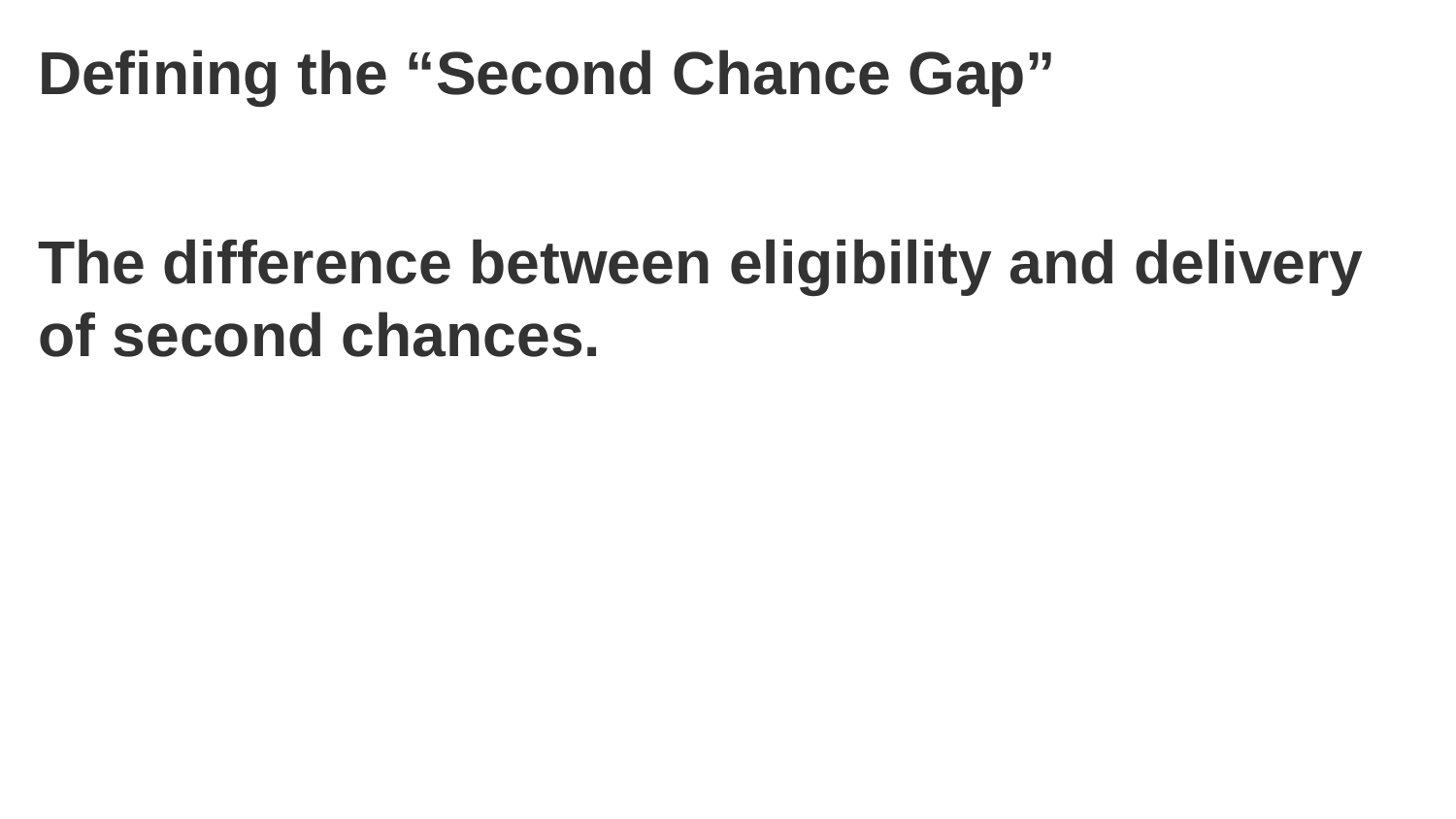# **Two types of Second Chance Gaps**

- **Uptake Gap**: the share of those eligible for relief who have applied for or received it. **Reflects the effectiveness of the administration of the law**.
- **Current Gap**: the share of those currently with criminal records who could clean their record. **A product of the generosity of the law and effectiveness of its administration.**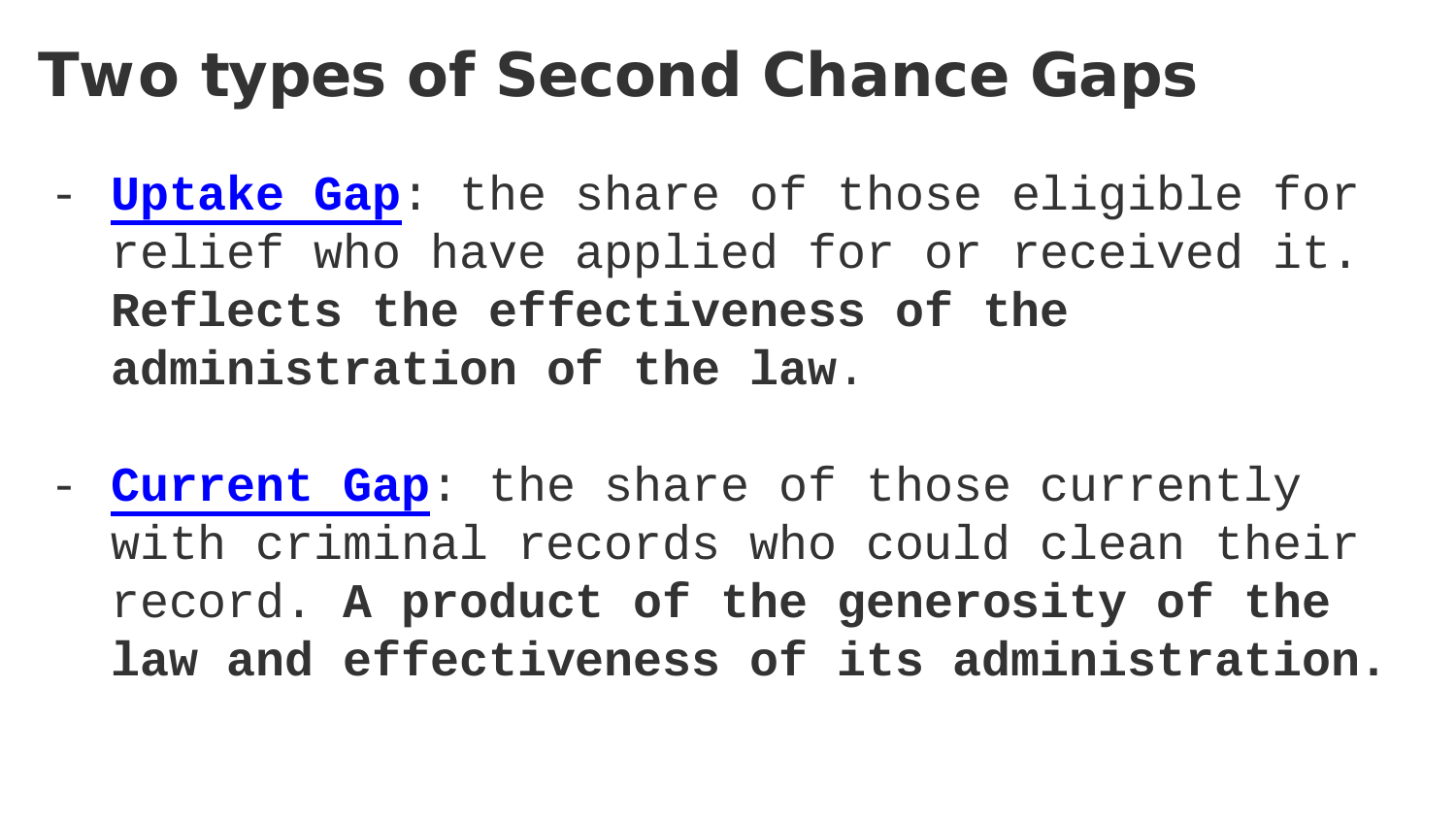# **Getting the Work Done**

#### TO DO

- 7/20 Emailed Tentra Randolph (Fort Bend County) to ask about the status of our request. Someone in her. office responded we cannot get expungement statistics for Fort Bend County.
- 7/13: Talked to Lisa Cox and re-submitted Denton County data request
- 7/10 Called Tentra Randolph (Fort Bend County) and emailed her the expunpement statistics request
- 7/9. Called Lisa Cox. She did not pick up. left a message. 7/7 Called Lisa Cox She did not pick up Called Fort Bend County Attorney's Office and left a message for Taylor
- 7/2: Followed up with Lisa David (Williamson County) and Hams County Called Lisa Cox, she did not bick un-
- 7/1 Called Lisa Cox. She did not pick up.
- 6/30 Called Lisa Cox She did not pick up.

6/29 Called Collin County District Clerk's Office. Their expunpement clerk received our request and forwarded it to correct department. They are preparing a report (update they sent me a letter that said they will not give us expungement statistics). Called Lisa Cox (Denton County) and left a message. Fort

From Code  $\overline{F}$   $\overline{F}$   $\overline{F}$   $\overline{F}$   $\overline{F}$   $\overline{F}$   $\overline{F}$   $\overline{F}$   $\overline{F}$   $\overline{F}$   $\overline{F}$   $\overline{F}$   $\overline{F}$   $\overline{F}$   $\overline{F}$   $\overline{F}$   $\overline{F}$   $\overline{F}$   $\overline{F}$   $\overline{F}$   $\overline{F}$   $\overline{F}$   $\overline{F}$   $\overline$ 

what happened and call me back today.

6/19 Sent a follow up email to Montgomery County. Sent a follow up to Harris County asking about the status of our request.

6/17. Sent a reminder email to Lisa David about breaking down expungement numbers. 6/15/20: Sent follow up email to Lisa David asking to break down the number of expungements by year. 6/11/20: Called Williamson County and spoke to Lisa Davd. She is going to do some research for us and get back to us. I left her my phone number.

6/9/20: Submitted request to Harris County using online form

















=>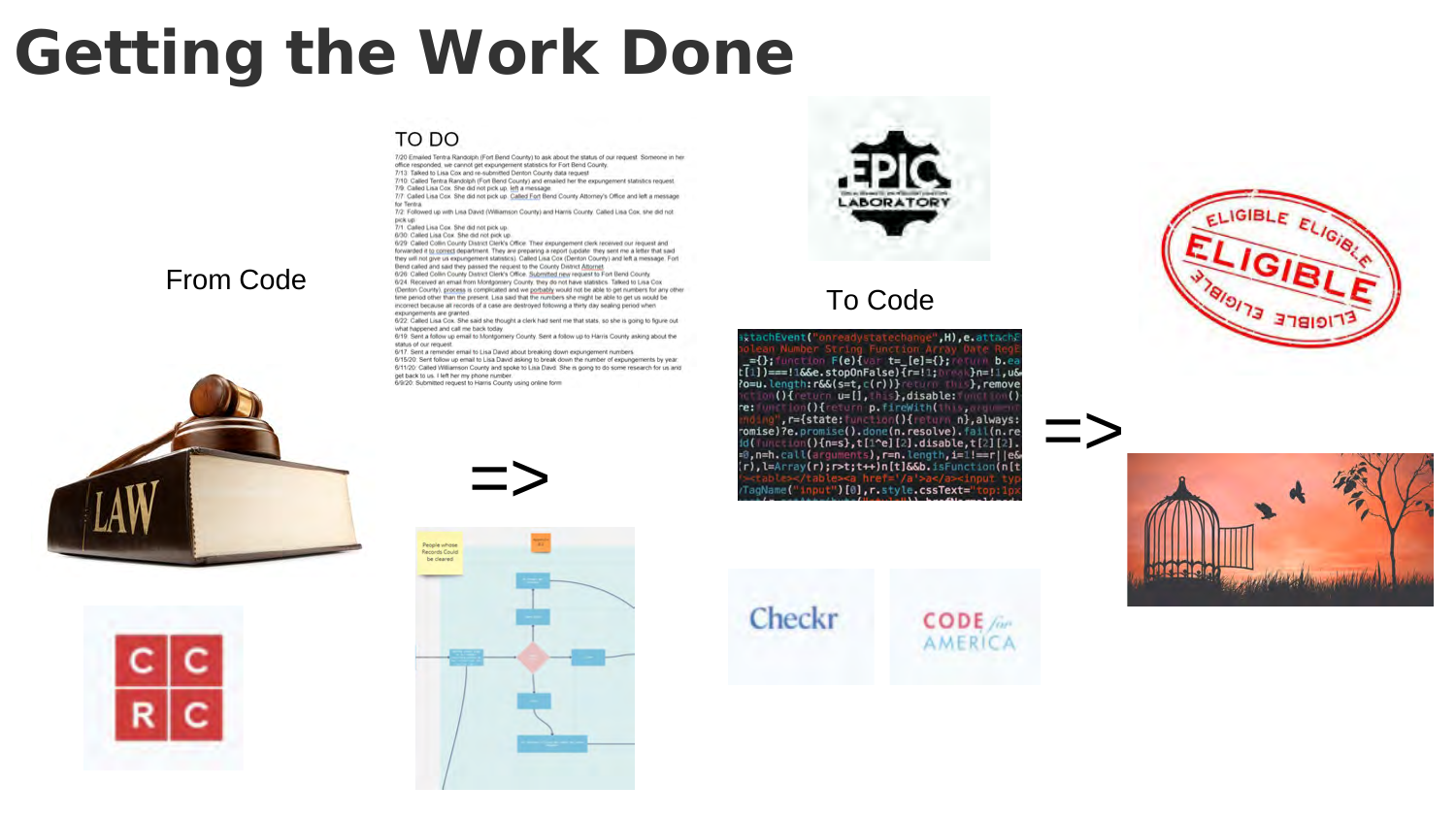# **Estimating the Non-Convictions Current Gap**

# **This paper estimates the current gap using records of gig jobseekers**

Analysis based on a random sample of ~60K background checks of people seeking primarily on-demand jobs (e.g., with Uber, Doordash, Instacart) from Jan 2017-Oct 2018.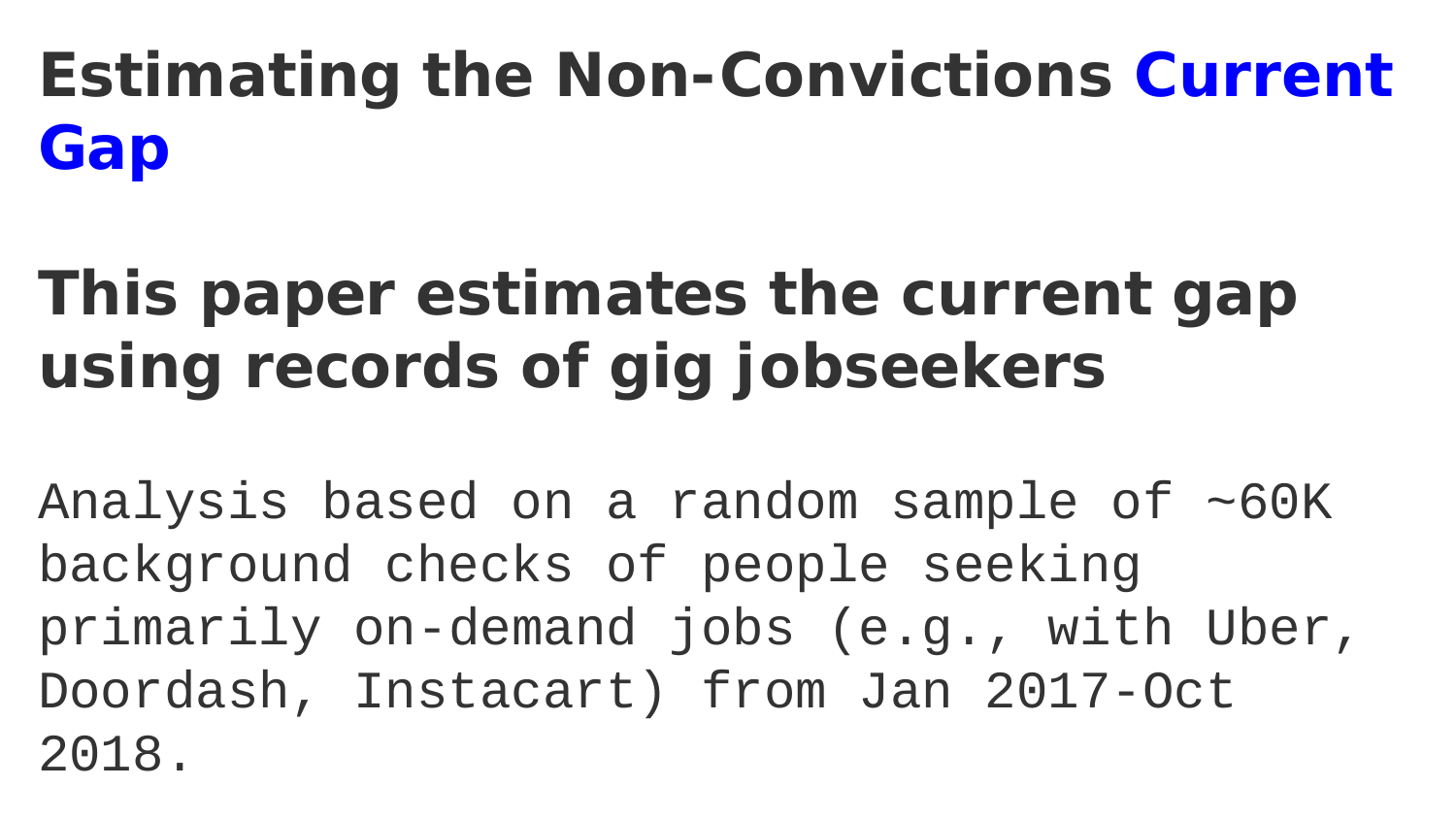#### **An estimated 35-45%+ of Gig Jobseekers could clean their records**

FIG. Estimates of the Current Records Clearance Second Chance Gap



**\*Based on analysis and application of clearances rules in 50 states to the criminal records to a population of ~60K actual background checks performed. The state-balanced gap accounts in part for differences in geography between gig jobseekers and the national population of people with arrest records, based on an analysis of all arrest records by state from 1995 to present**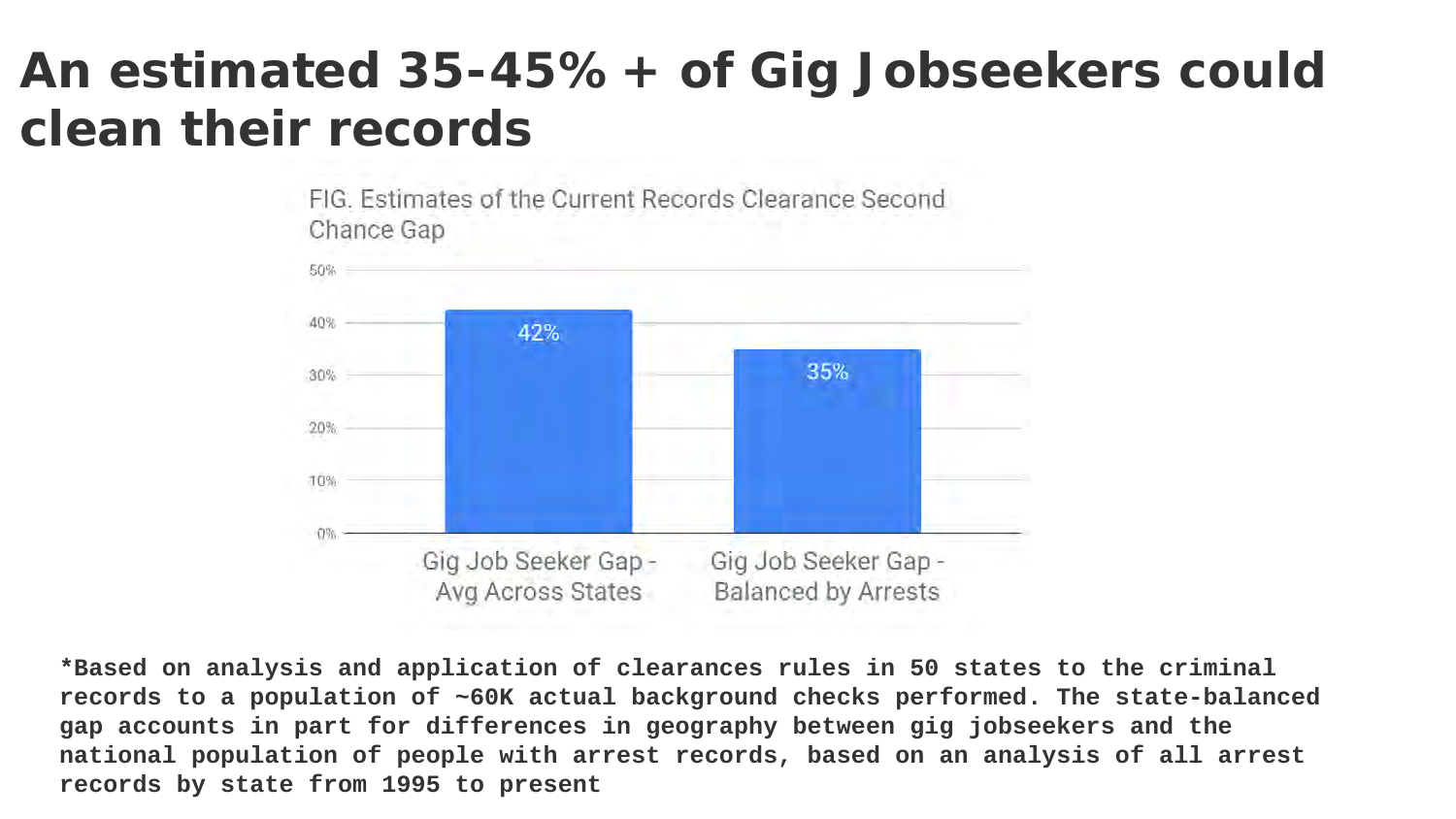#### **An estimated 20-30M Americans could clear their criminal record partially or entirely (lower-bounds estimate)**

Americans and Their Criminal Records (Millions of People)

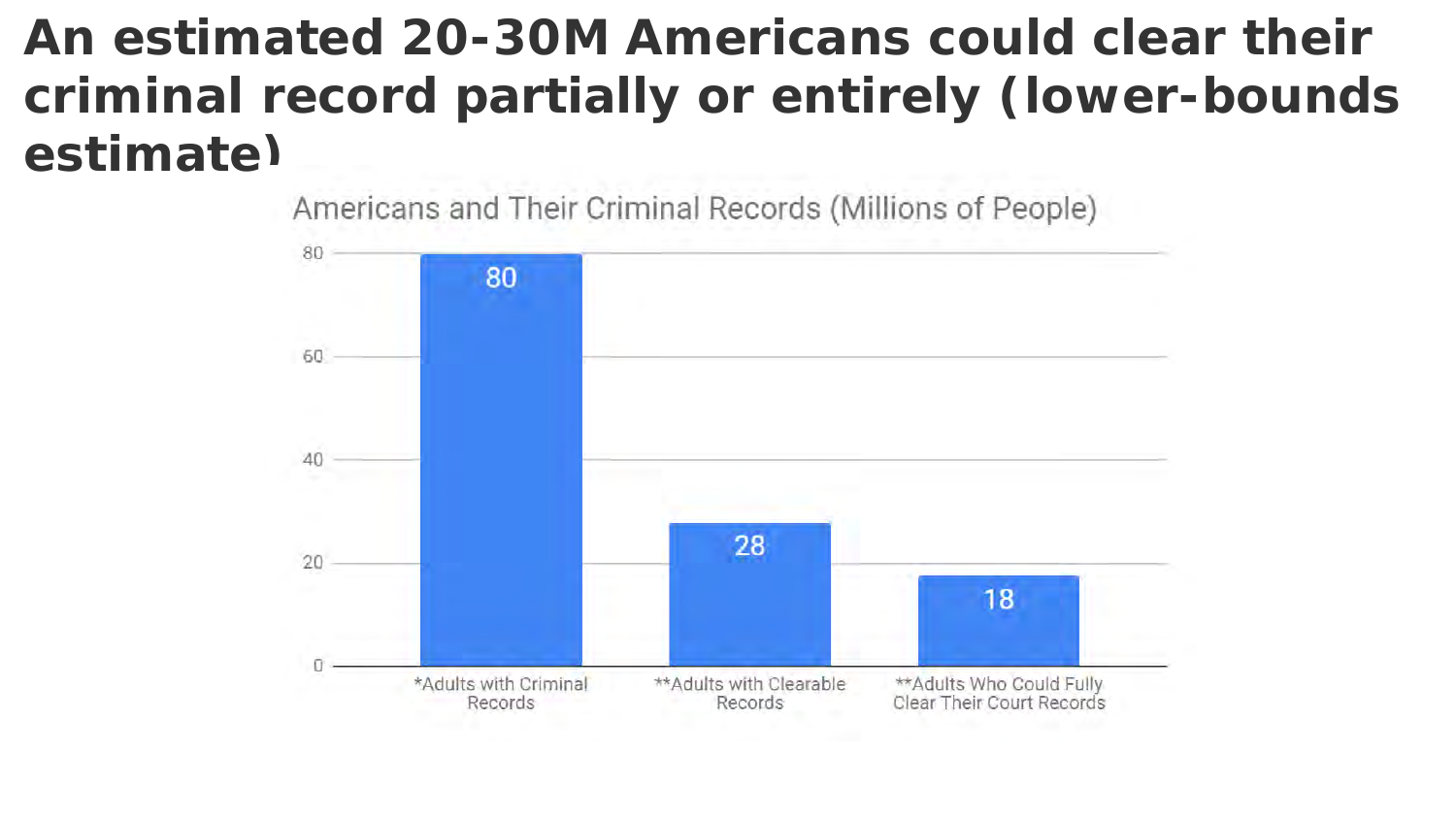#### **Estimating the Convictions Uptake Gap - mostly ~< 10% (www.paperprisons.org/about)**

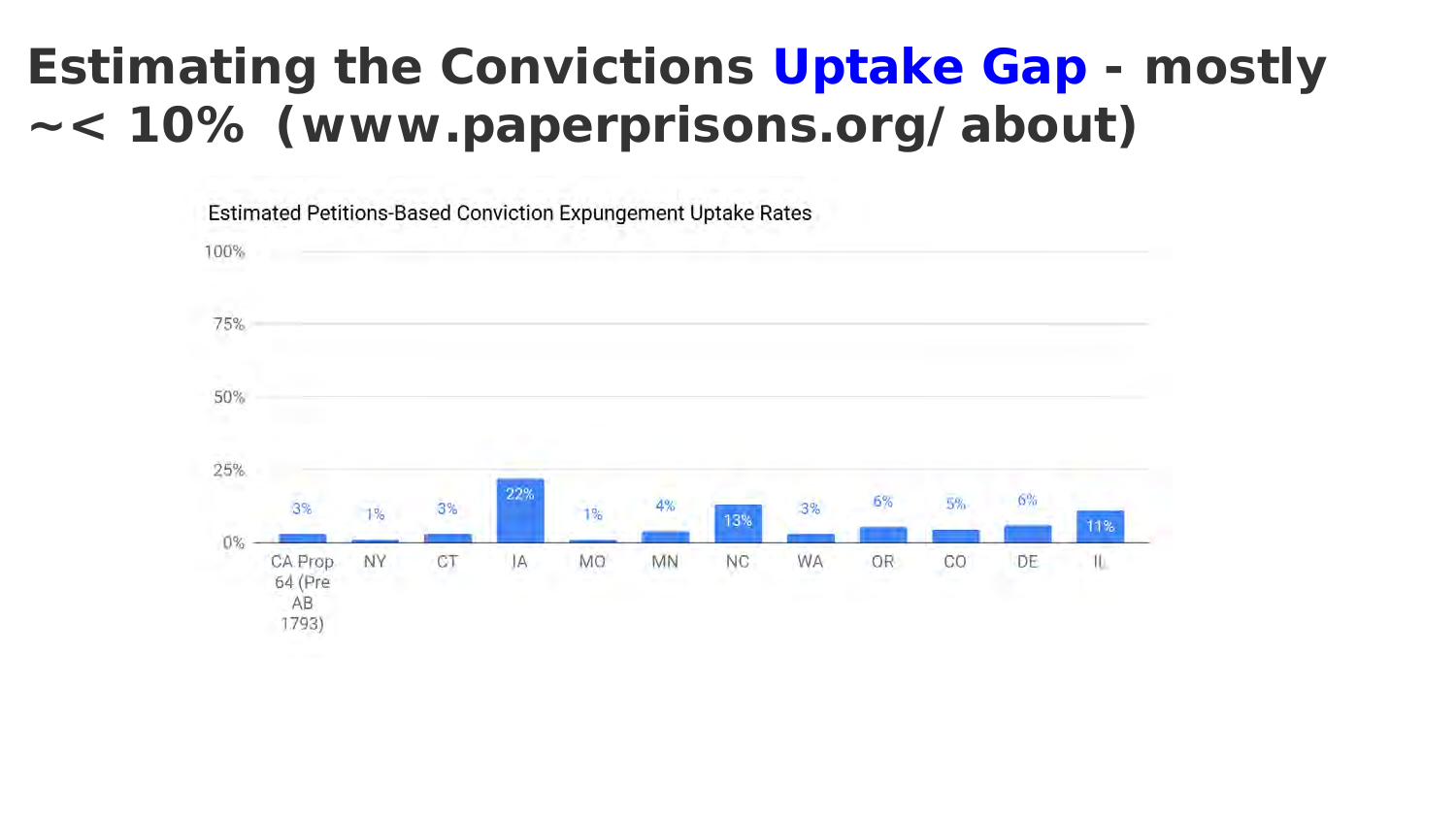#### **What's the Gap / Opportunity in your state? (paperprisons.org)**



About State Reports Methodology Team Hackathons

The Paper Prisons Initiative of Santa Clara University conducts empirical research to draw attention to the tens of millions of Americans stuck in paper prisons - unable to access employment, housing, voting, resentencing opportunities available under the law - due to their past contact with the criminal justice system. We document the "second chance gap" between eligibility for and delivery of relief from this contact. This website provides reports and information on each state's "second chance expungement gap" - the difference between eligibility and ability to access expungement - using the methodology described in America's Paper Prisons: The Second Chance Gap (Mich. Law. Rev. 2020)

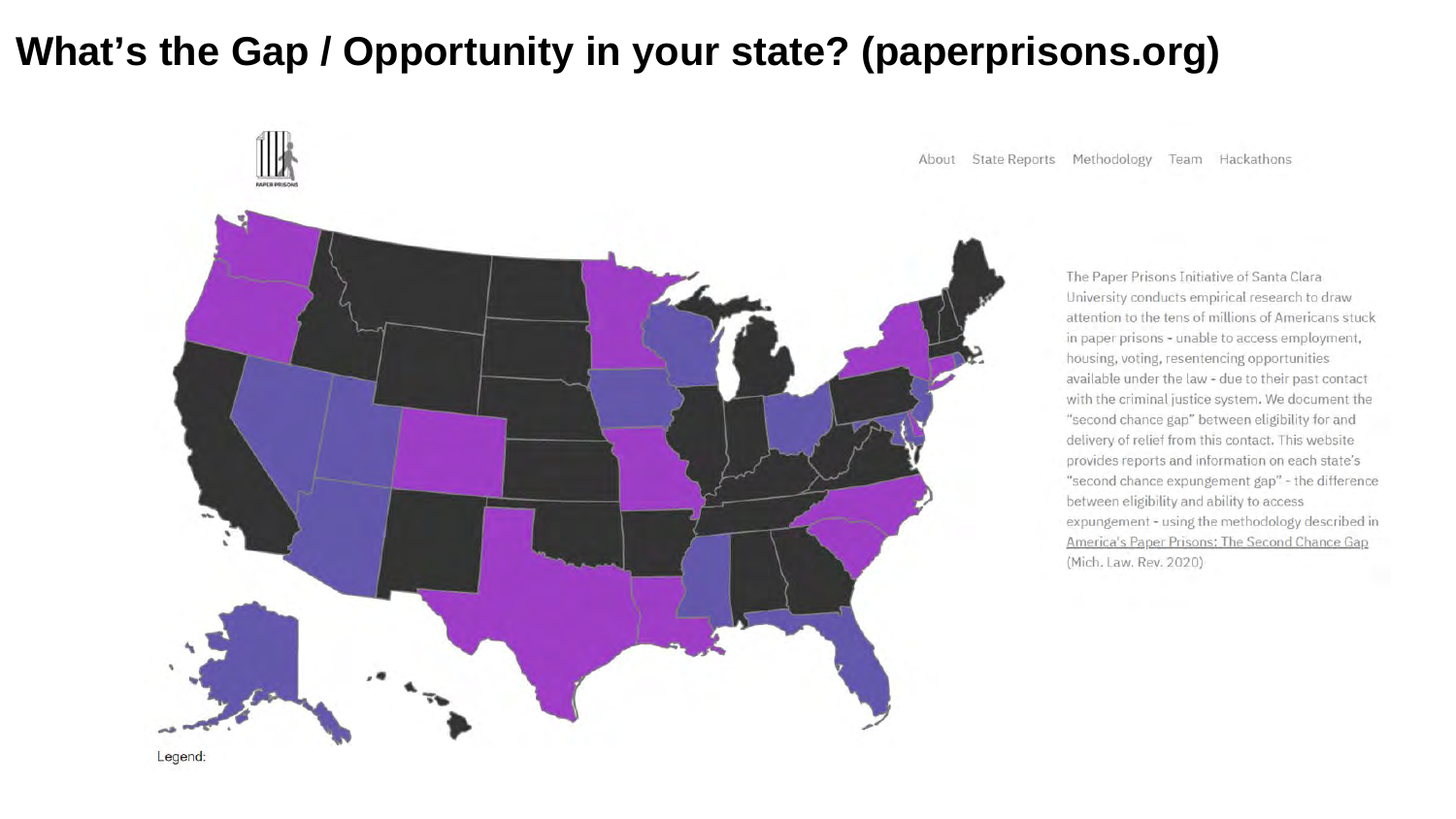#### **What's the Gap / opportunity in your state?**

Home Statis Reports Methodology Team Hackathan

#### **GATE STANDS** The Connecticut Second Chance Pardon Gap

| Key Findings                                                                    |          |
|---------------------------------------------------------------------------------|----------|
| Population with consigtions:                                                    | $-487$ C |
| Population with fellowy commissions:<br>common control and                      | $+157$ K |
| Share of educt Bleck wait with a convertisim.                                   | $-455$   |
| Strare of eduli Black men with a felony conviction:                             | $-275$   |
| Share of people with convictions eligible to apply for partions:                | $-0.95$  |
| Strang of population with convictions exigible for enasyne under Clean Skiller. | $-485$   |
| Population with convictions sligible in apply for perdom-                       | $-3680$  |
| Upfake ratii of pardon's ratiet (convictions)                                   | $-25$    |
| Photons awarded per year (baned on 2014-2019 actuals):                          | 426      |
| Visant to clear the Backteg alone based on current rates                        | 577      |

⊪

numlty Organization Partners:



**The Connecticut Second Chance Pardon Gap** 

By: Colleen Chien, Hithesh Bathala, Prajakta Pingale, Evan Hastings, Adam Osmond<sup>1</sup>

#### **Key Findings**

Population with convictions:  $-407K$  people<sup>2</sup> Population with felony convictions: ~157K people<sup>3</sup> Share of adult Black men with a conviction:  $-48\%$  |  $-27\%$  with felonies Share of people with convictions eligible to apply for pardons: ~89% Share of people with convictions eligible for erasure under Clean Slate: ~68% Population with convictions eligible to apply for pardons: ~360K Uptake rate of relief :  $\sim$ 3% Pardons awarded per year: 626 (based on 2016-2019 actuals) Years to clear the backlog based on current rates: 577 years

| <b>Summary Statistics</b>                                                        | <b>Eligible to Apply</b><br>for Pardons | <b>Eligible for Erasure under</b><br>"Clean Slate" <sup>4</sup><br>277K/(68%) |  |
|----------------------------------------------------------------------------------|-----------------------------------------|-------------------------------------------------------------------------------|--|
| People Eligible / (Share of People with convictions)                             | 360K/(89%)                              |                                                                               |  |
| People Eligible to clear all convictions / (Share of People with<br>convictions) | 295K (73%)                              | 190K(47%)                                                                     |  |
| Uptake rate based on eligibility                                                 | $-3\%$                                  | $-4\%$                                                                        |  |
| Years it would take to clear the backlog at the current rate                     | 577                                     | 443                                                                           |  |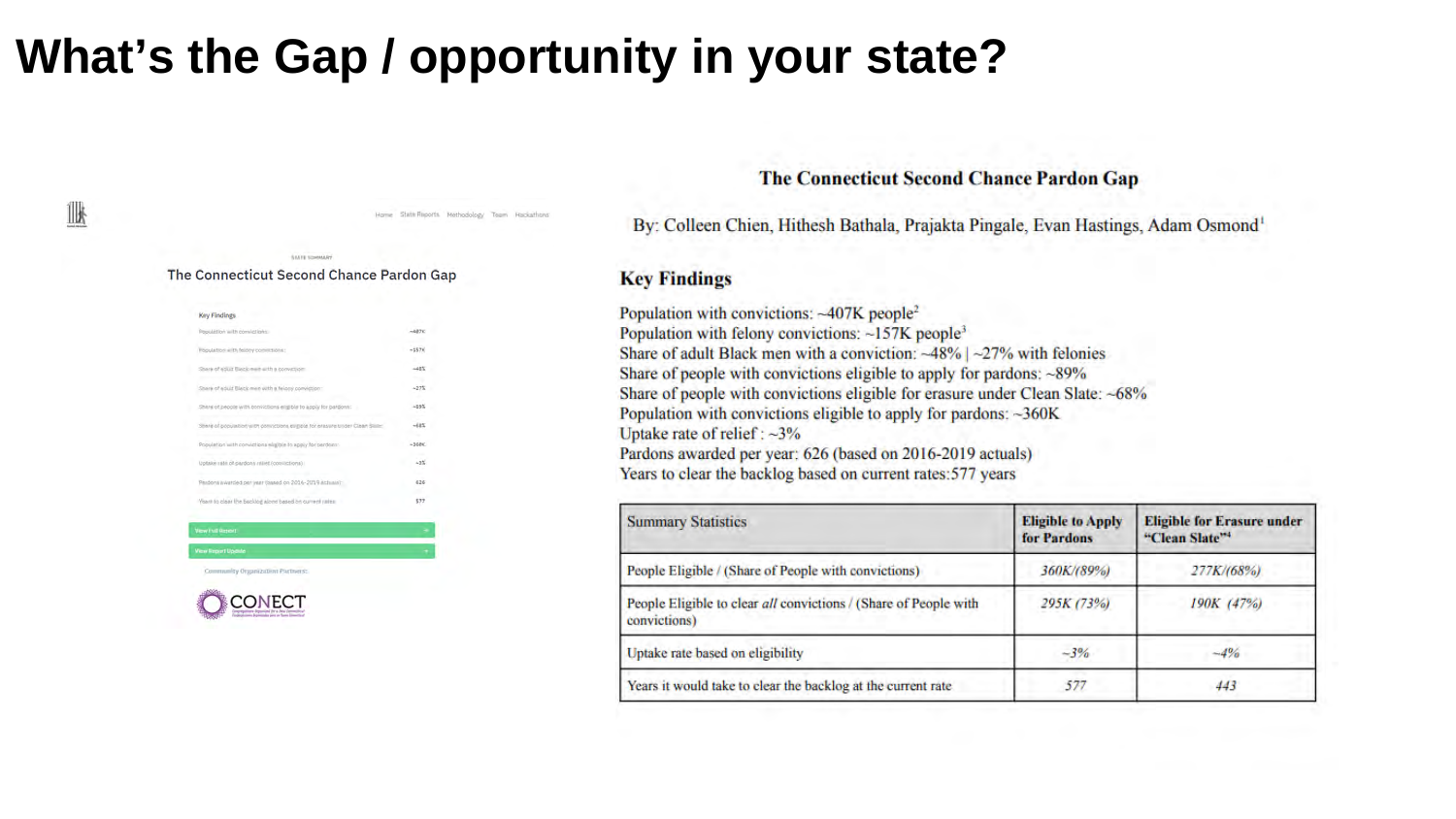# **Back to the good news**

# **3. Clean Slate provides a path forward\***

\$4,000 \$3,757 \$3,000 \$2,000 \$1,000 S128 63 S<sub>0</sub> Legal-Clinic Assisted Automated Identification + Petition Clean Slate Total Automation Petition-Based Clearance **Based Clearance** 

Table 6: Records Clearance Cost Estimates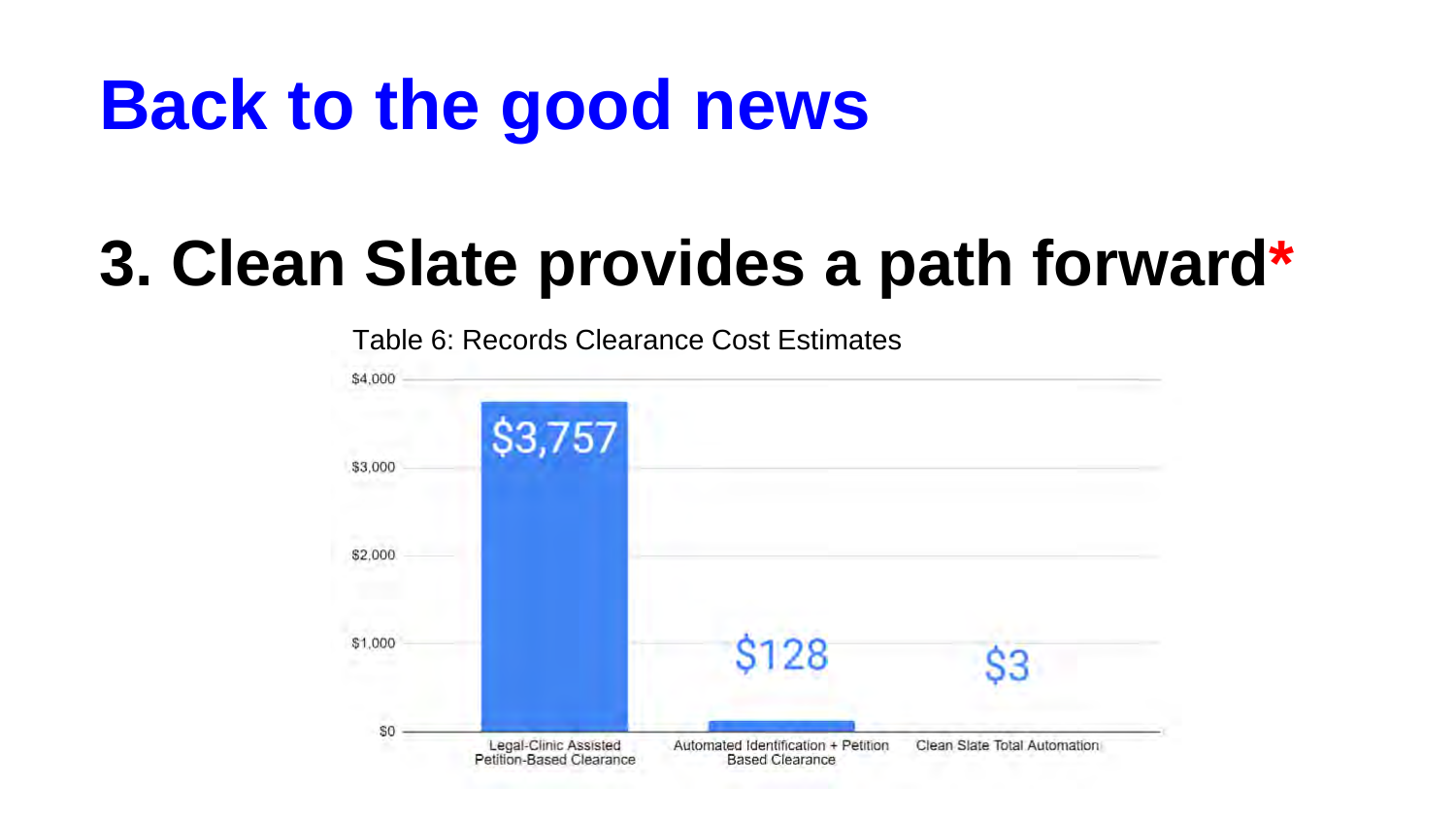# **3. Clean Slate provides a path forward\* but...**

- Many unknowns about the impact of automated records relief
	- Risk of statistical discrimination vis a vis Ban the Box
- For more significant, recent records, relief often unavailable;
- Lack of knowledge may lead to lack of benefit;
- Data deficiencies make automation incomplete, hard; fines and fees may stil bar relief = second second chance gap
- Proliferation of dirty records (Lageson)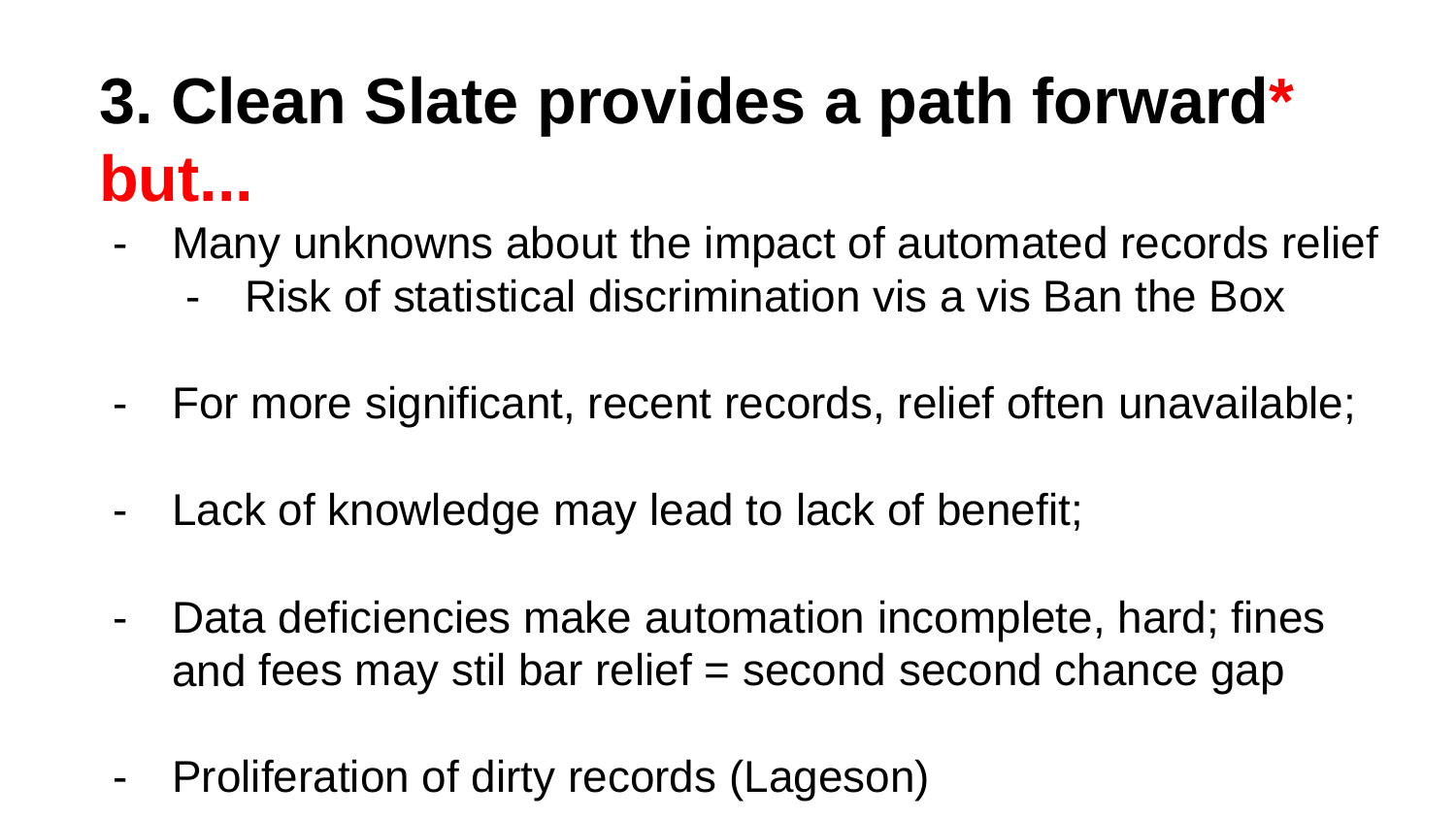# II. Automating Clean Slate

Shayna Cummings, Staff Solutions Engineer, Code for America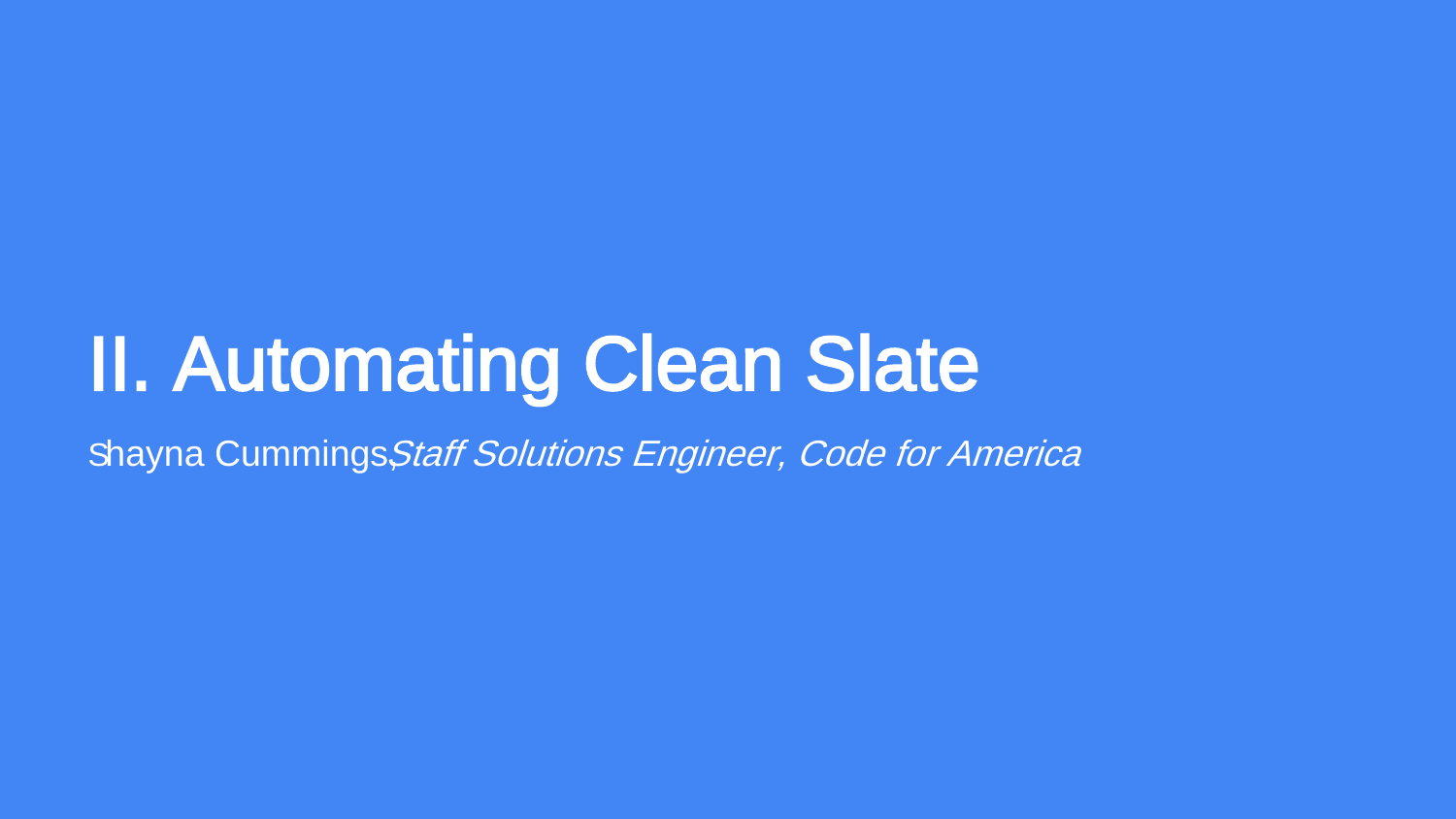# $\mathbf{CODE}$  for **AMERICA**



Non-profit using **technology** and human-centered design to show that government can and should work well for everyone.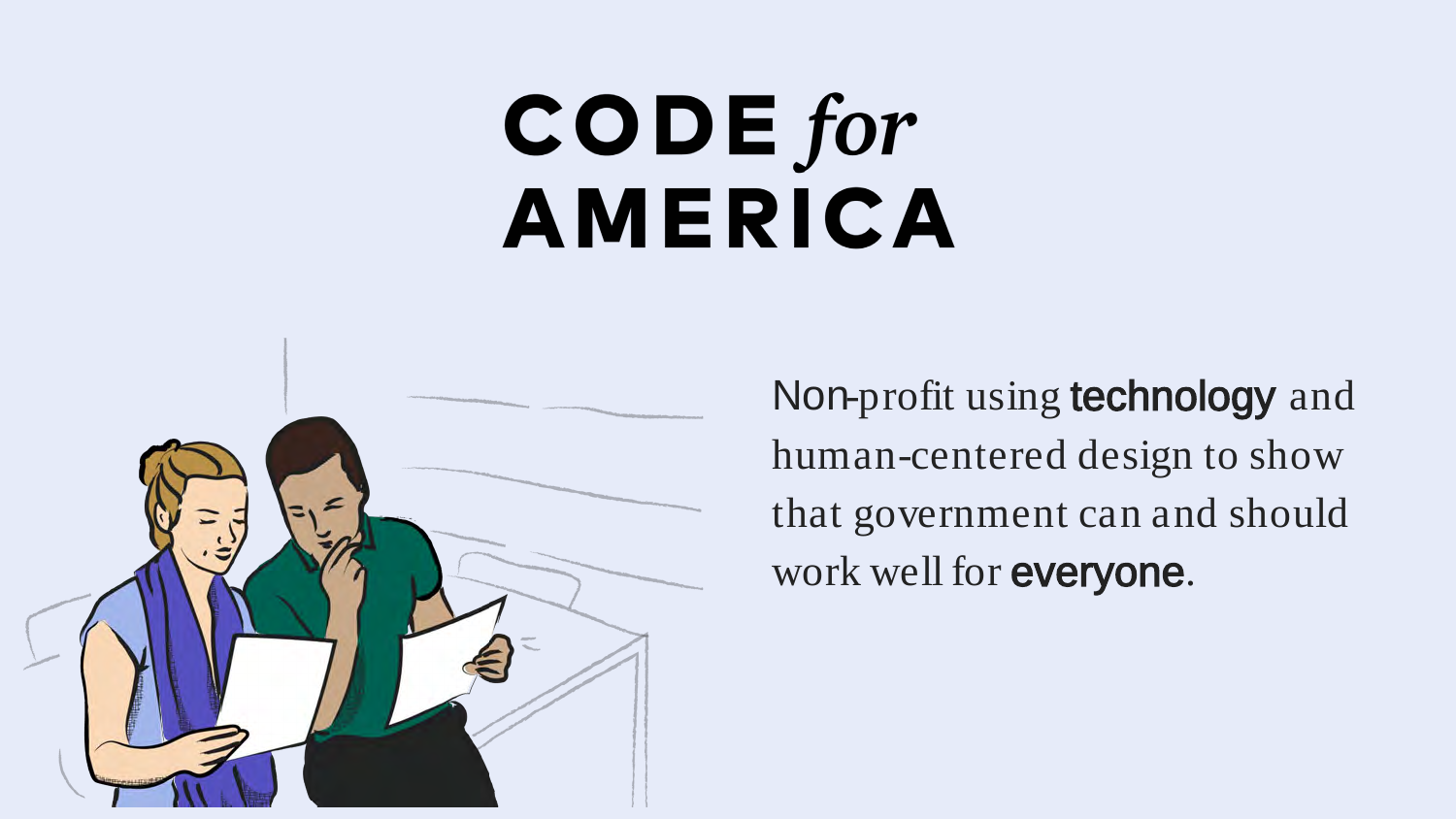# **CLEAR My RECORD**

#### Our goal

Help people impacted by a criminal records as background checks so they can qualify for jobs, housing and educational opportunities and improve the well-being of all communities.

We bring technical perspective to ensure the feasibility & impact of automatic record clearance legislation.

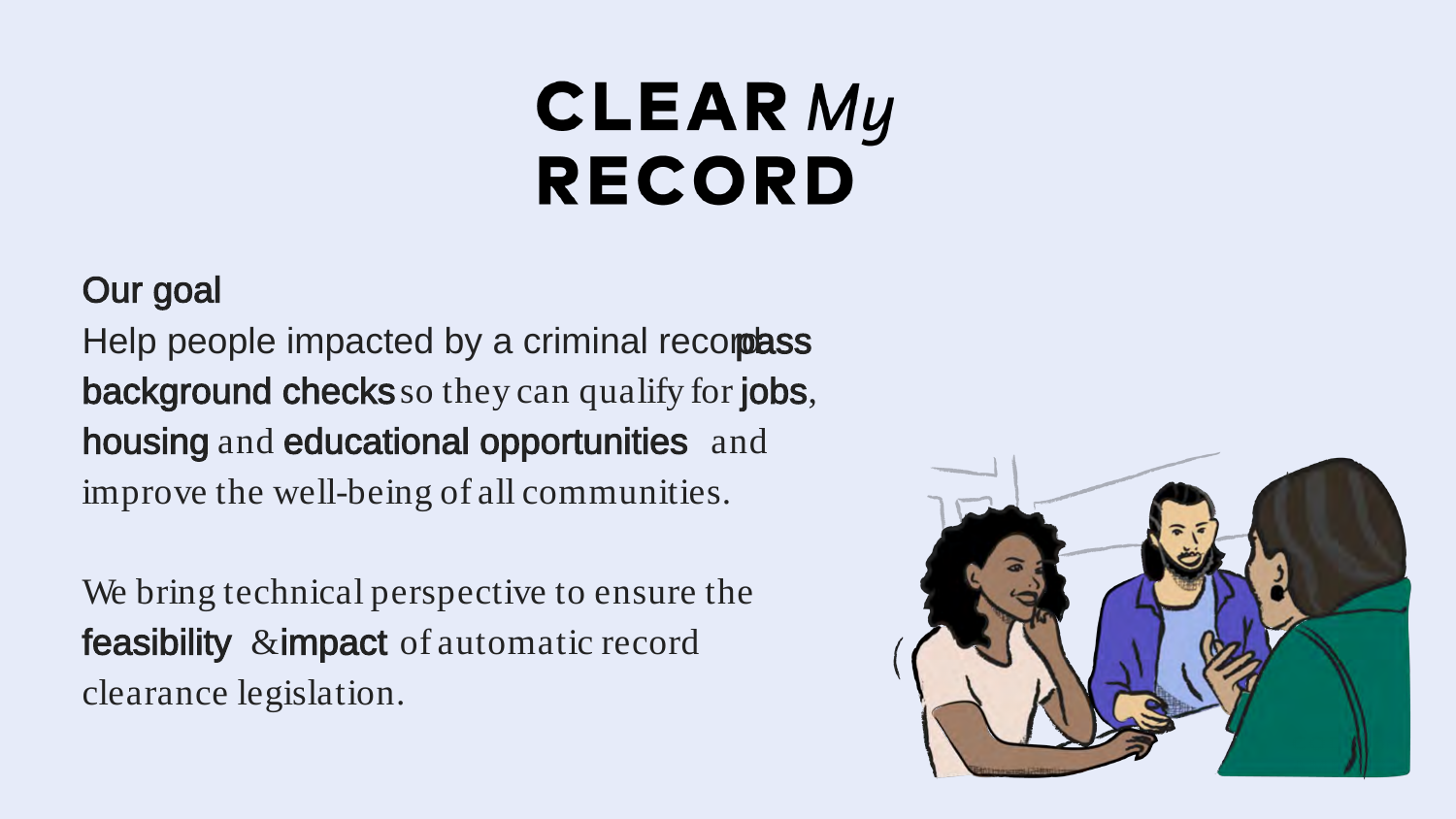#### Clean Slate landscape

- States where CfA has worked<br>(including active campaigns)
	- **Other states with Clean Slate** laws
- Clean Slate bill passed₩

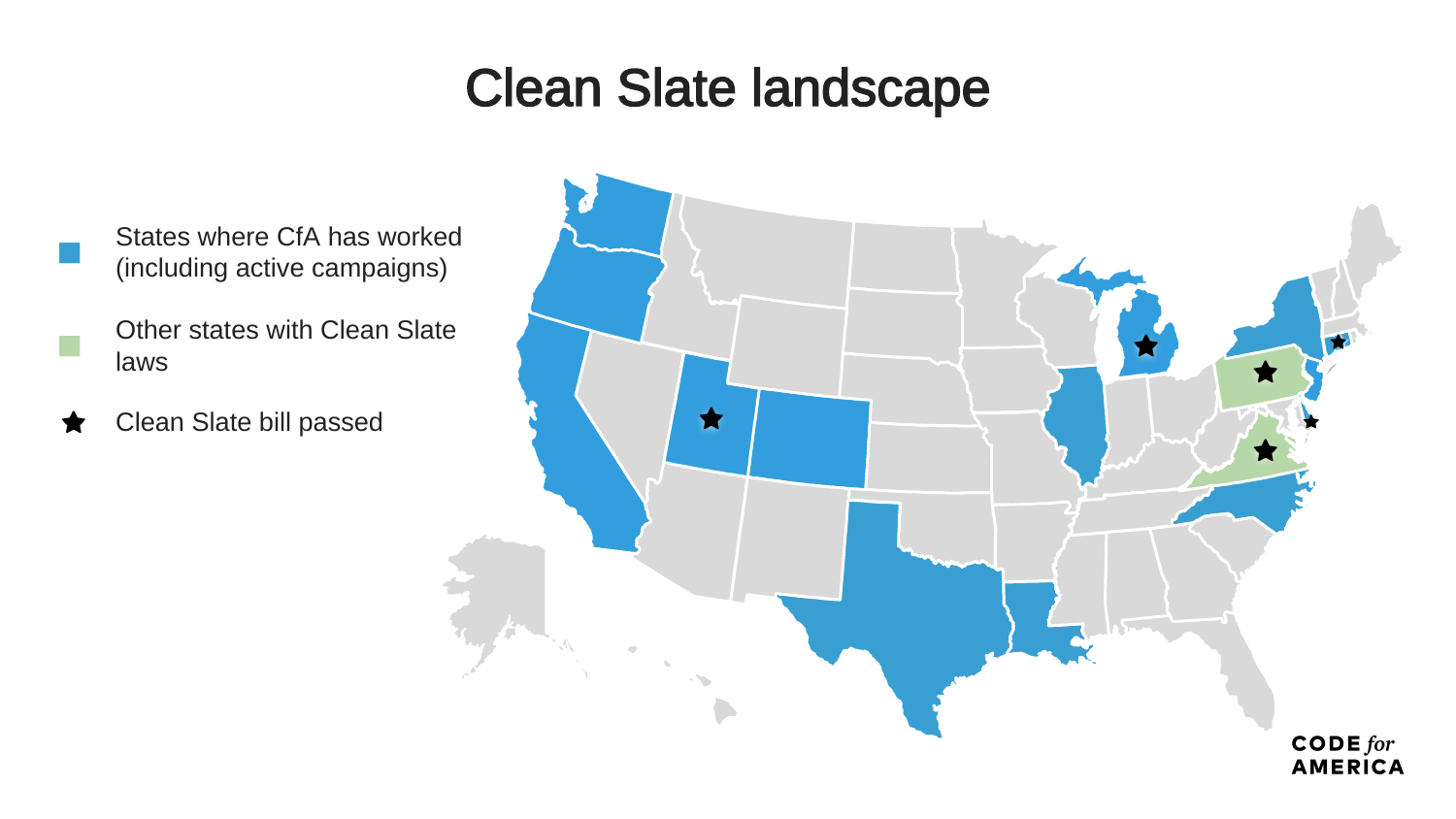#### Process for implementing automation



Determine eligibility

Update records

Which records qualify for clearance?

reddoodify disposition, flag as expunged, or sequester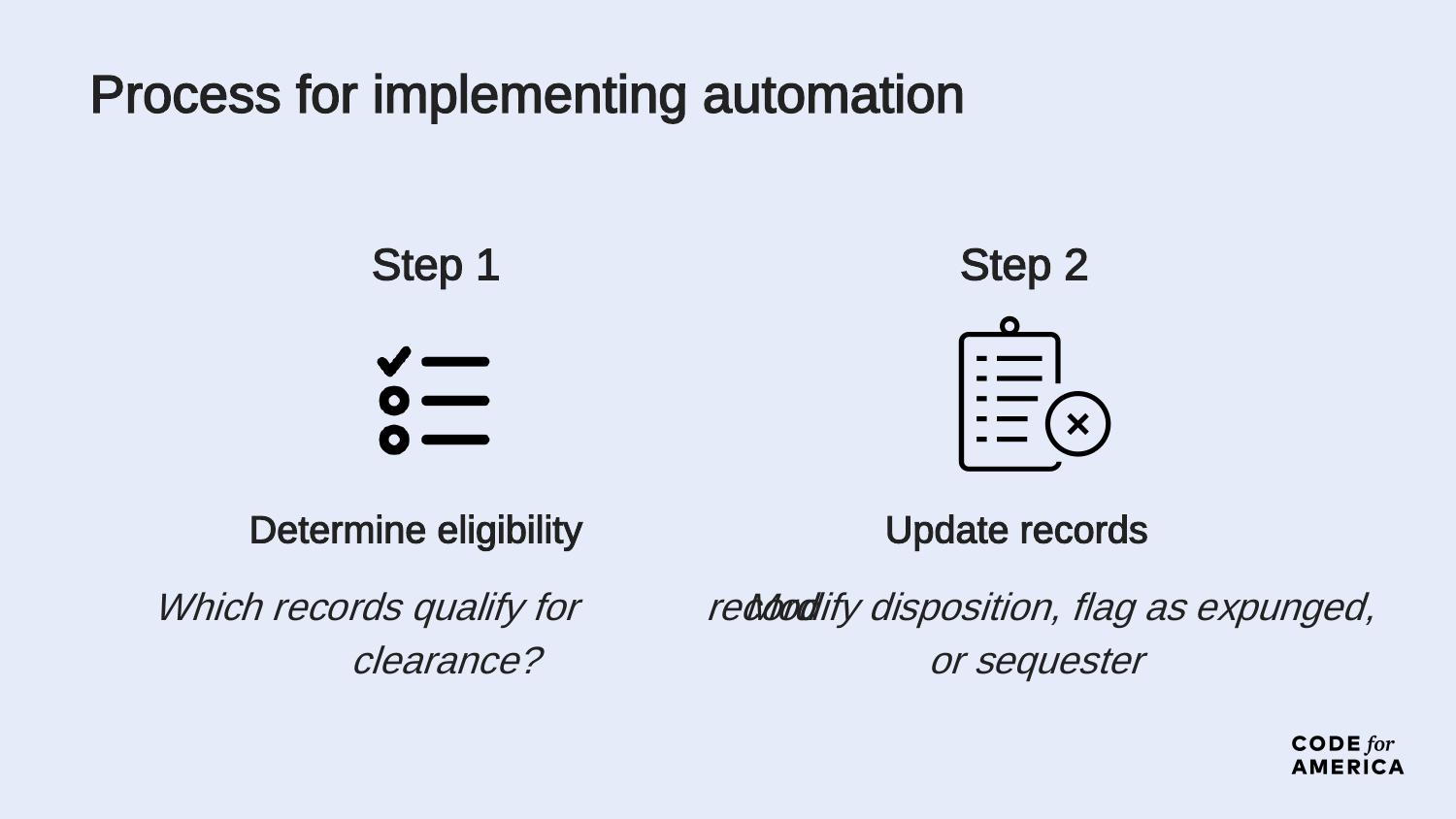# Understand the systems & data you already have to determine **eligibility**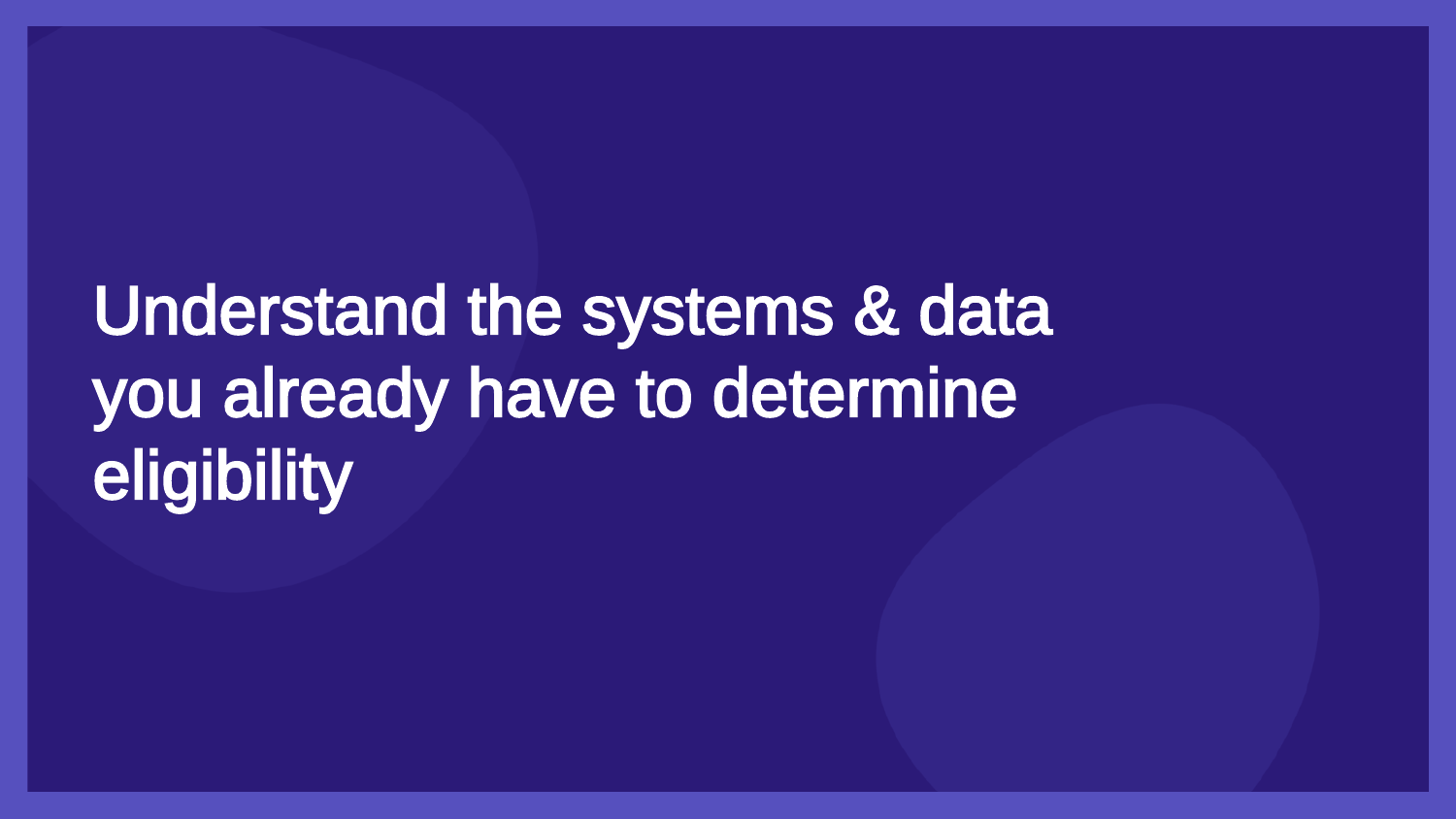### Where to start the process



Criminal History Repository State Police



Case Management System **Courts** 

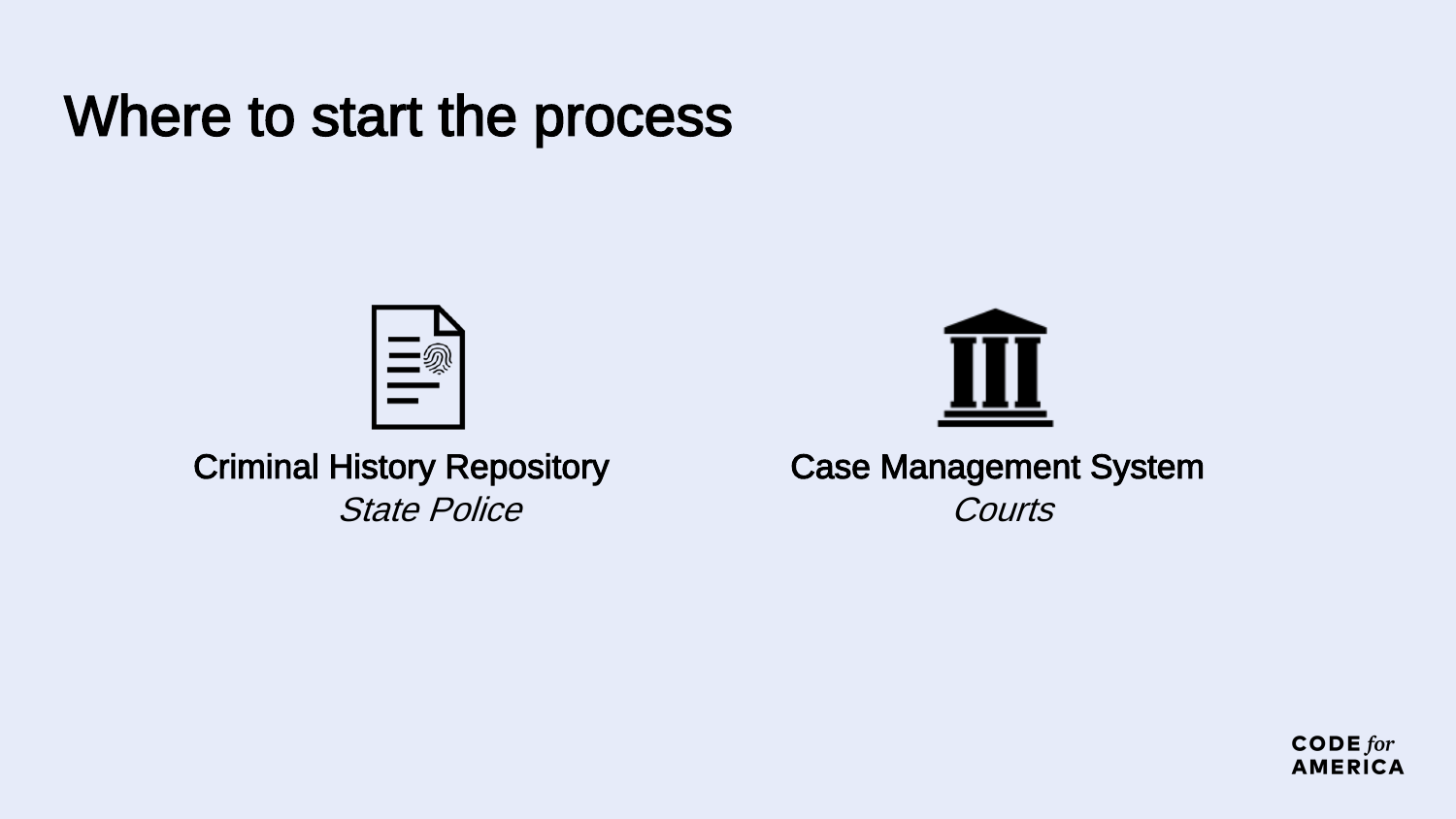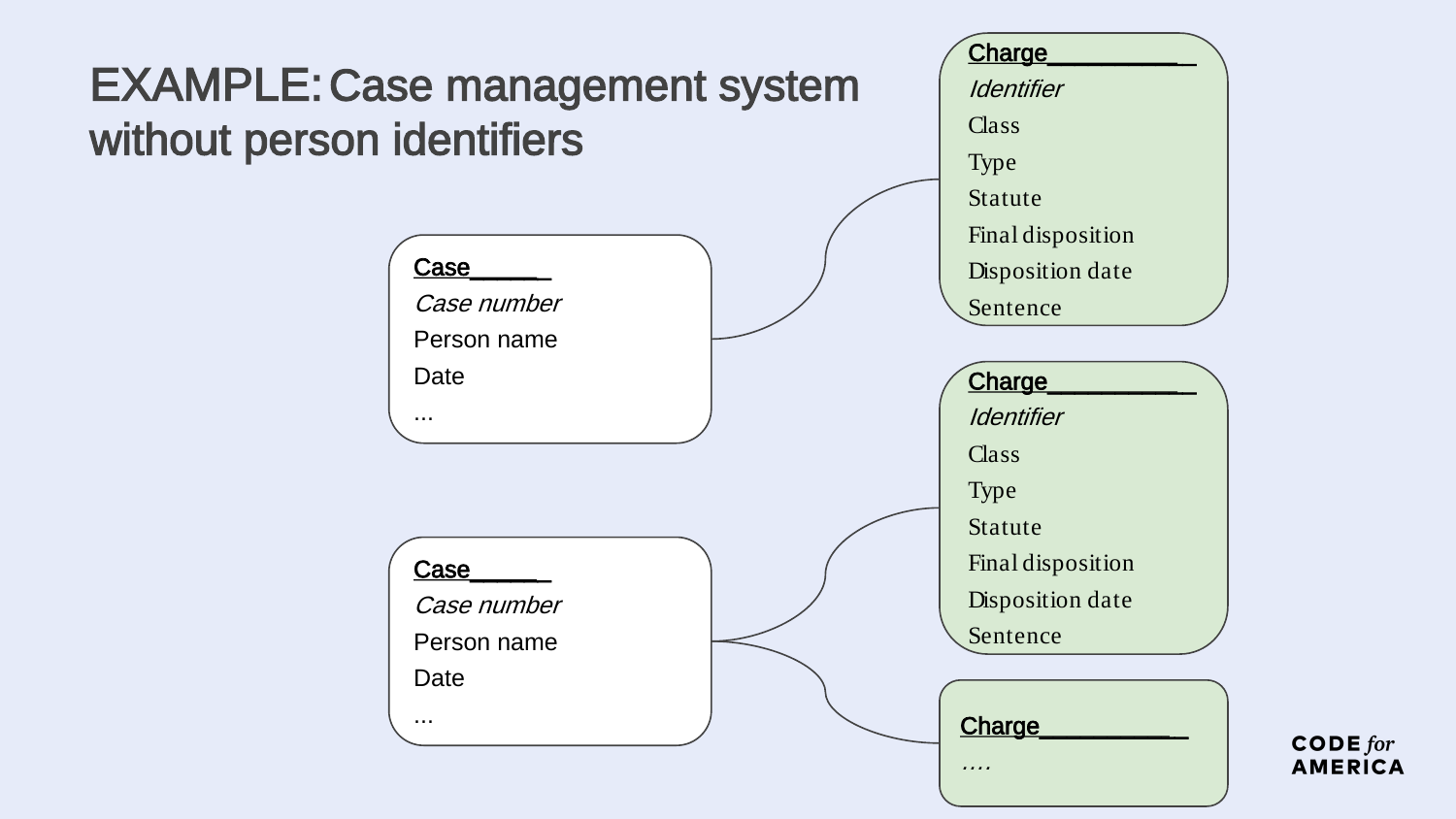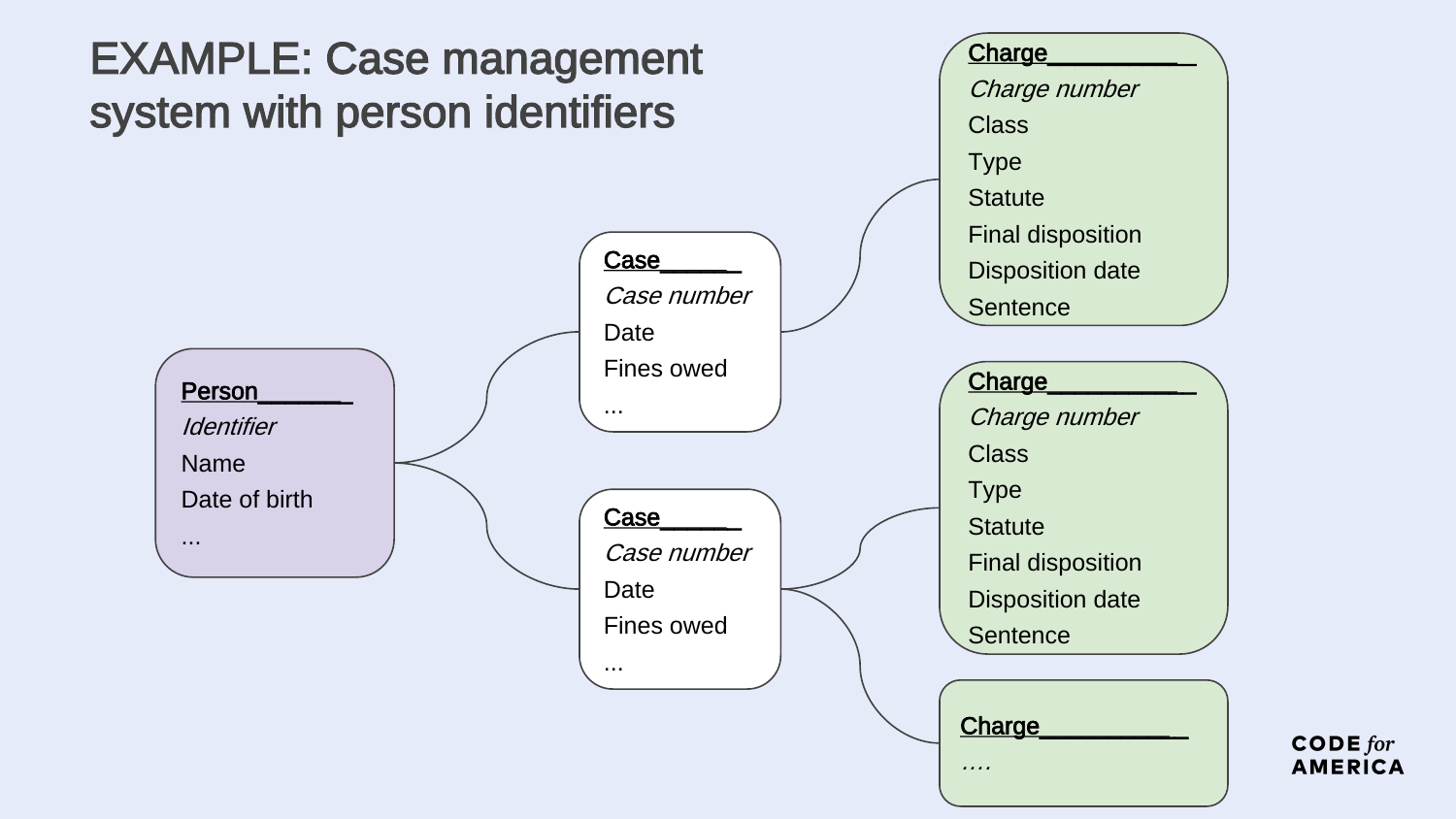

 $\mathsf{CODE}$  for **AMERICA**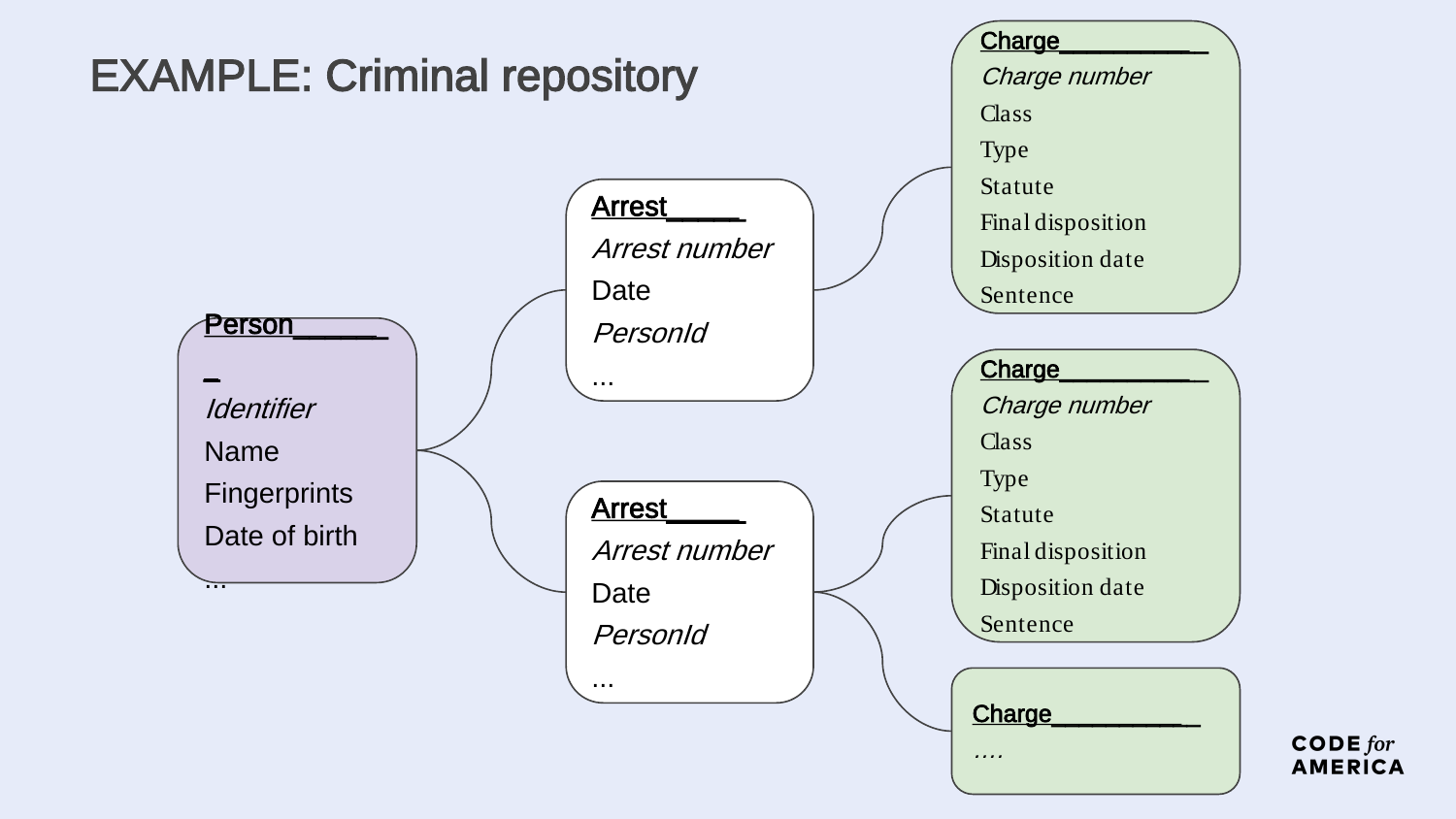### Determining eligibility through data

| Criteria from the policy       | Where to find it                                         |
|--------------------------------|----------------------------------------------------------|
| "Found not guilty"             | Charge $\rightarrow$ Disposition                         |
| "Has no other pending charges" | $Person - Charge - Disposition$                          |
| "Class B, C, or Dmisdemeanor"  | Charge $\rightarrow$ Class and Charge $\rightarrow$ Type |
| "Excludes [DUI statute]"       | Charge $\rightarrow$ Statute                             |
| "Xyears since judgment"        | Charge $\rightarrow$ Disposition date                    |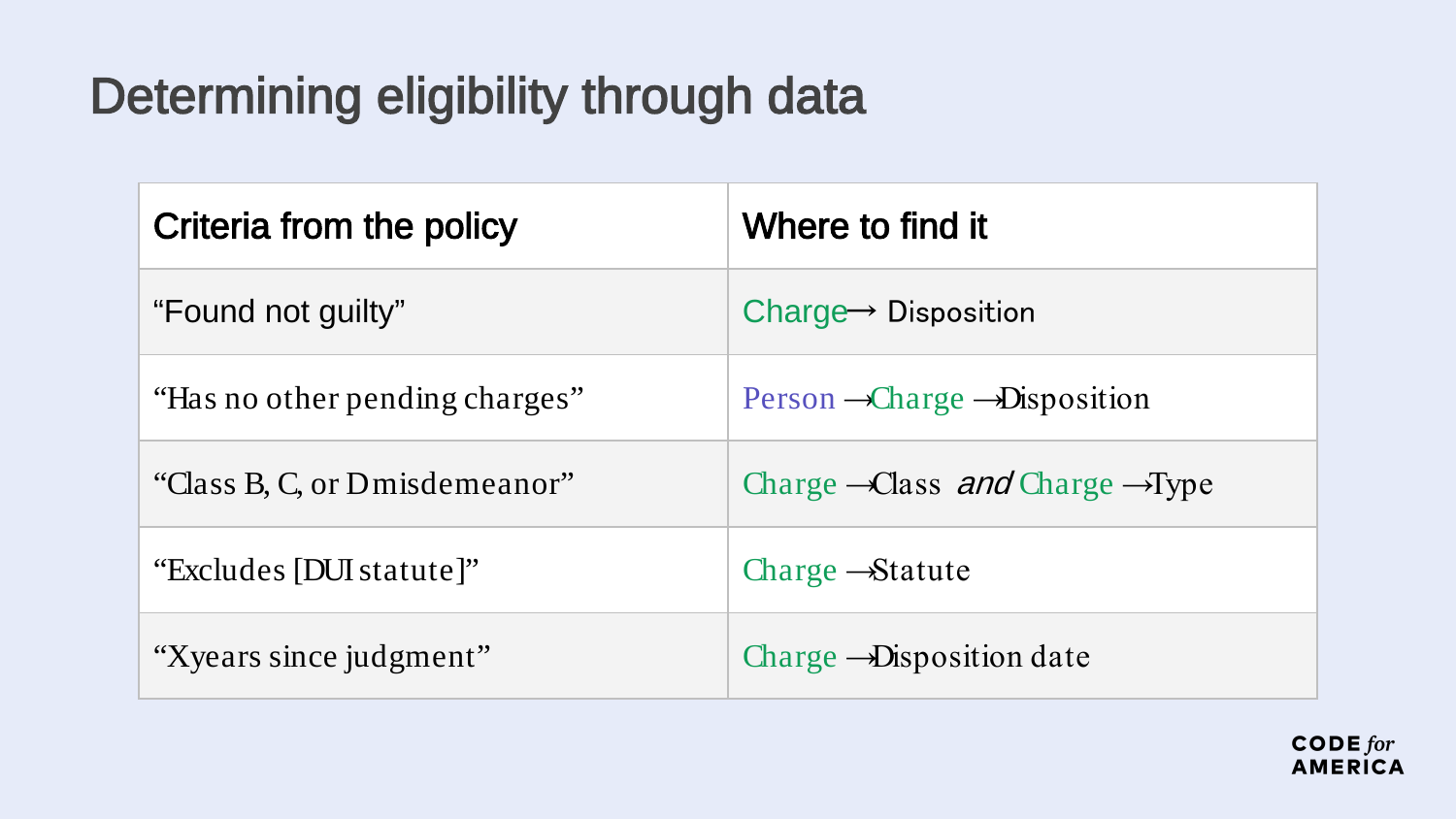### Designing policy for implementability

| Instead of                                                    | Suggestion:                                             |
|---------------------------------------------------------------|---------------------------------------------------------|
| "Has no pending charges in any state"                         | Limit to your state                                     |
| "Has no pending charges in<br>municipal/justice/family court" | Limit to charges that can be accessed in<br>main system |
| "X years since release date"                                  | Use $X$ years $+$ max sentence length                   |
| "Fines, fees and restitution paid"                            | Include only data that lives in main system             |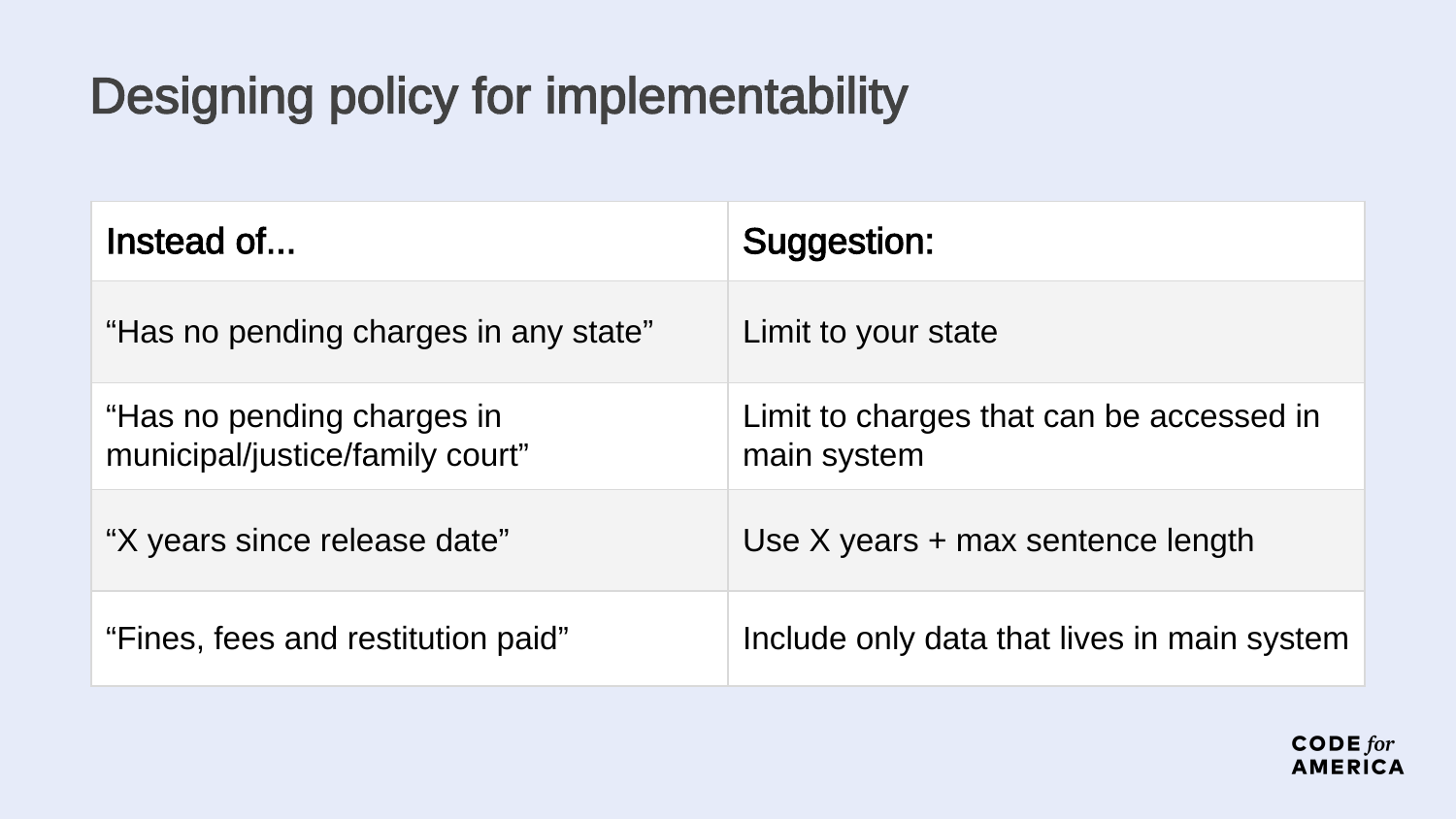### Visualizing data quality

| Data Point               | <b>Distinct</b> | Total   |                 |
|--------------------------|-----------------|---------|-----------------|
| Case number              | 161,530         | 322,102 | <b>COMPLETE</b> |
| <b>Person identifier</b> | 117,952         | 322,102 | <b>COMPLETE</b> |
| <b>Offense type</b>      | 6               | 303,316 | 94.2%           |
| Offense class            | 11              | 322,093 | 100.0%          |
| <b>Offending statute</b> | 234             | 322,102 | <b>COMPLETE</b> |
| <b>Disposition</b>       | 14              | 282,038 | 87.6%           |
| <b>Adjudication date</b> | . v<br>458      | 278,597 | 86.5%           |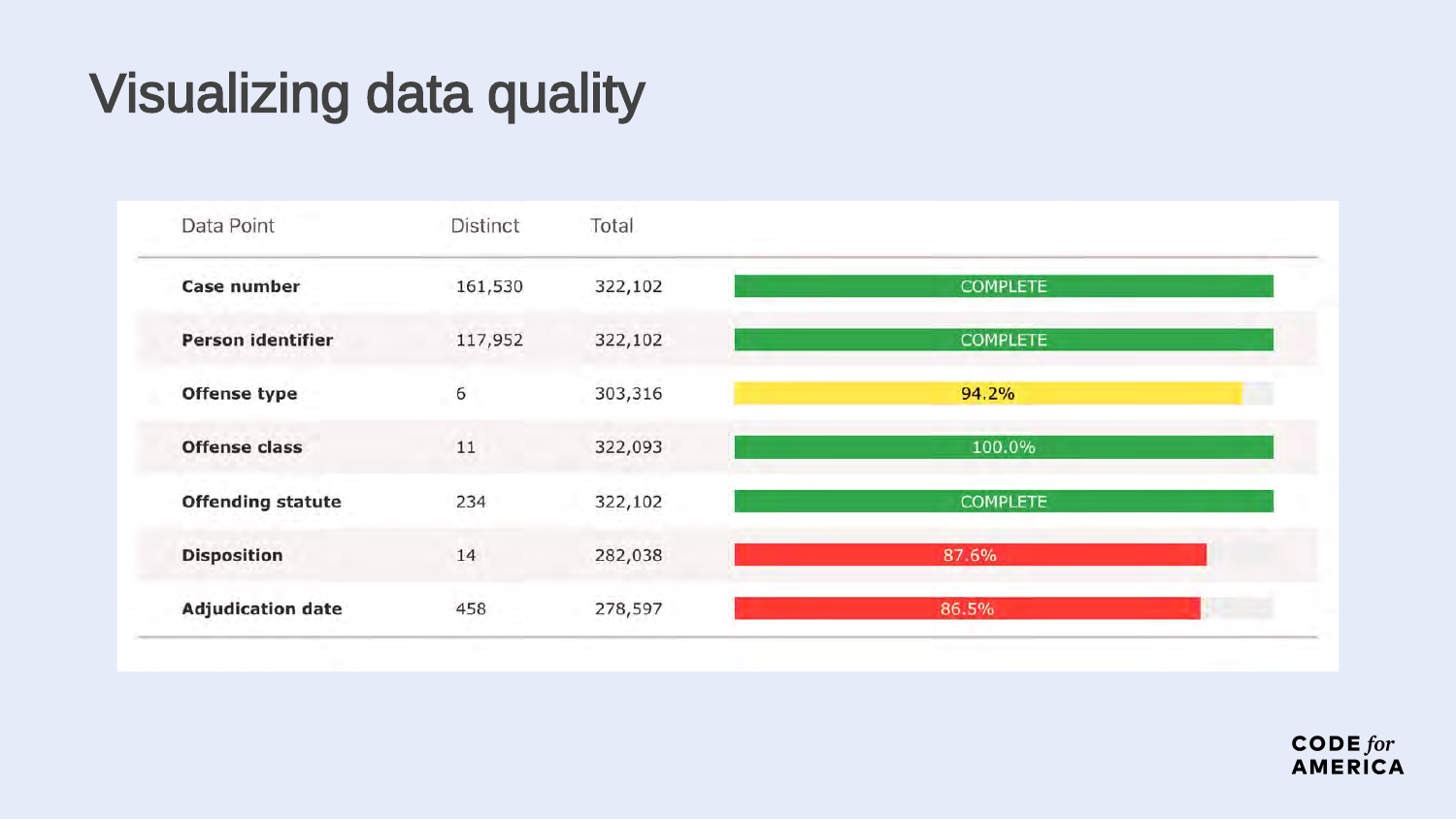# "Just go through and delete/hide/remove the records!"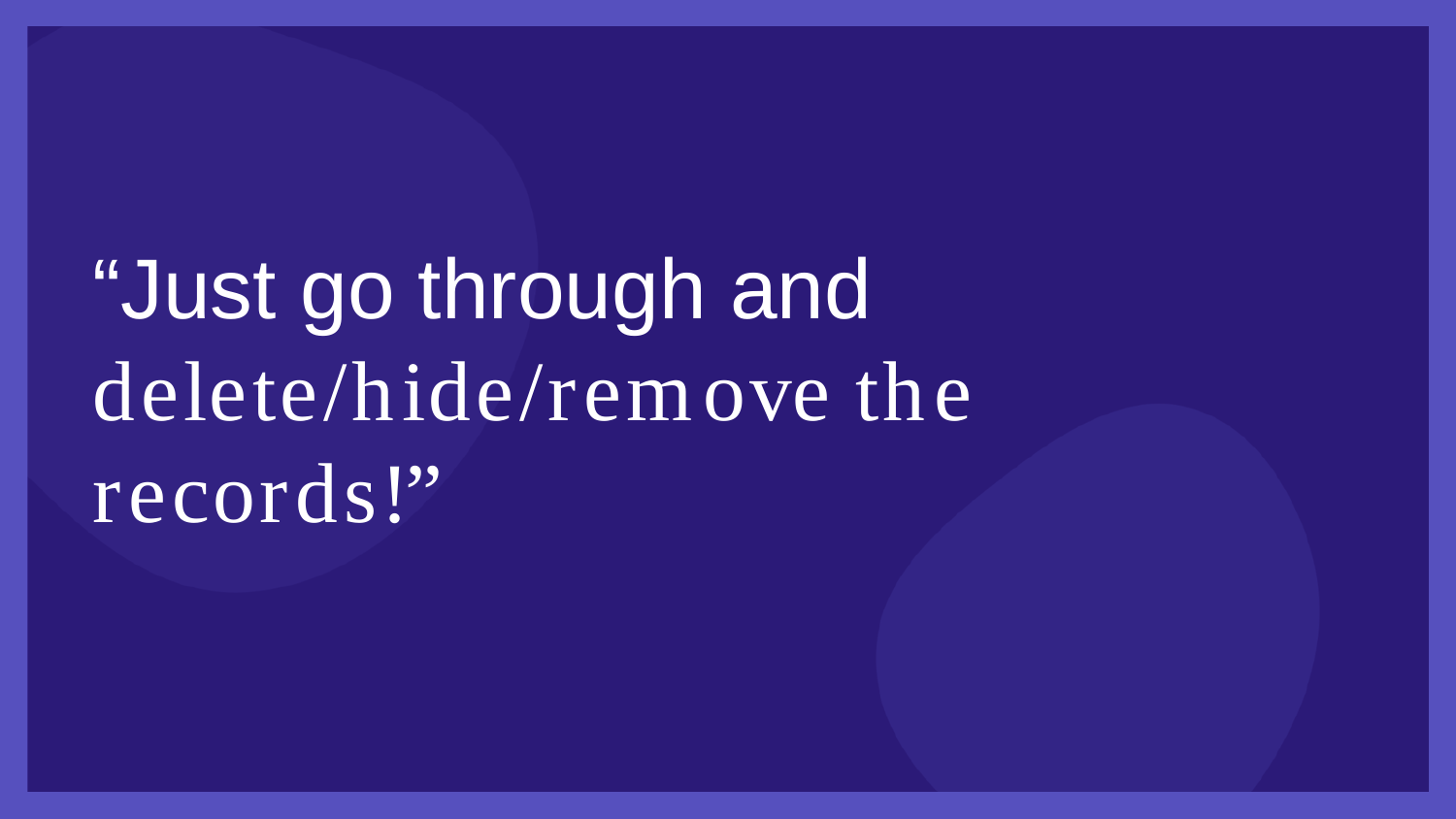# The goal is to work within the limitations of the existing system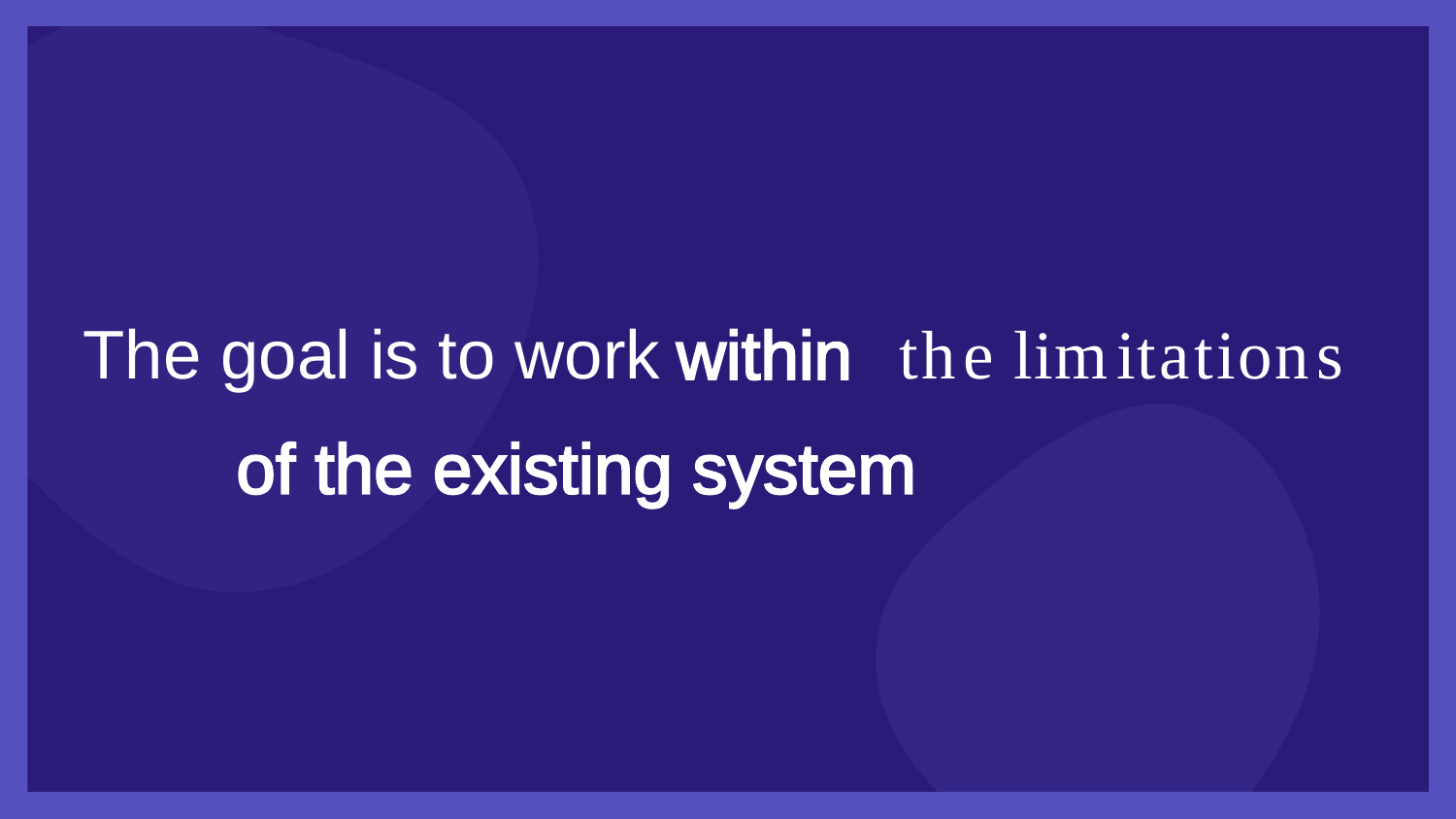# The petition-based process is not going away

 $\text{CODE}$  for **AMERICA** 

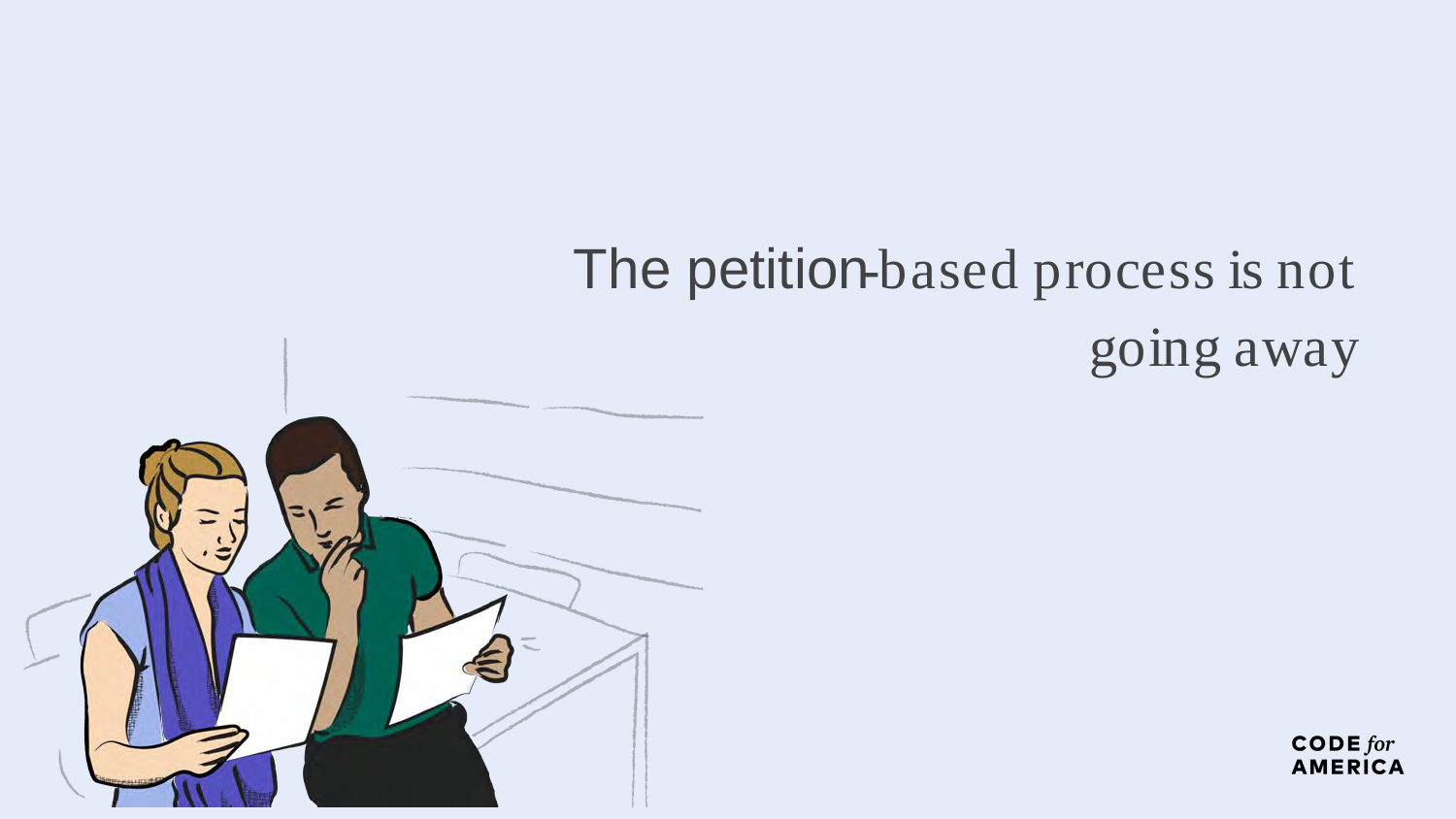# III. The Record Clearing Gap

Sharon Dietrich Litigation Director, Community Legal Services of Philadelphia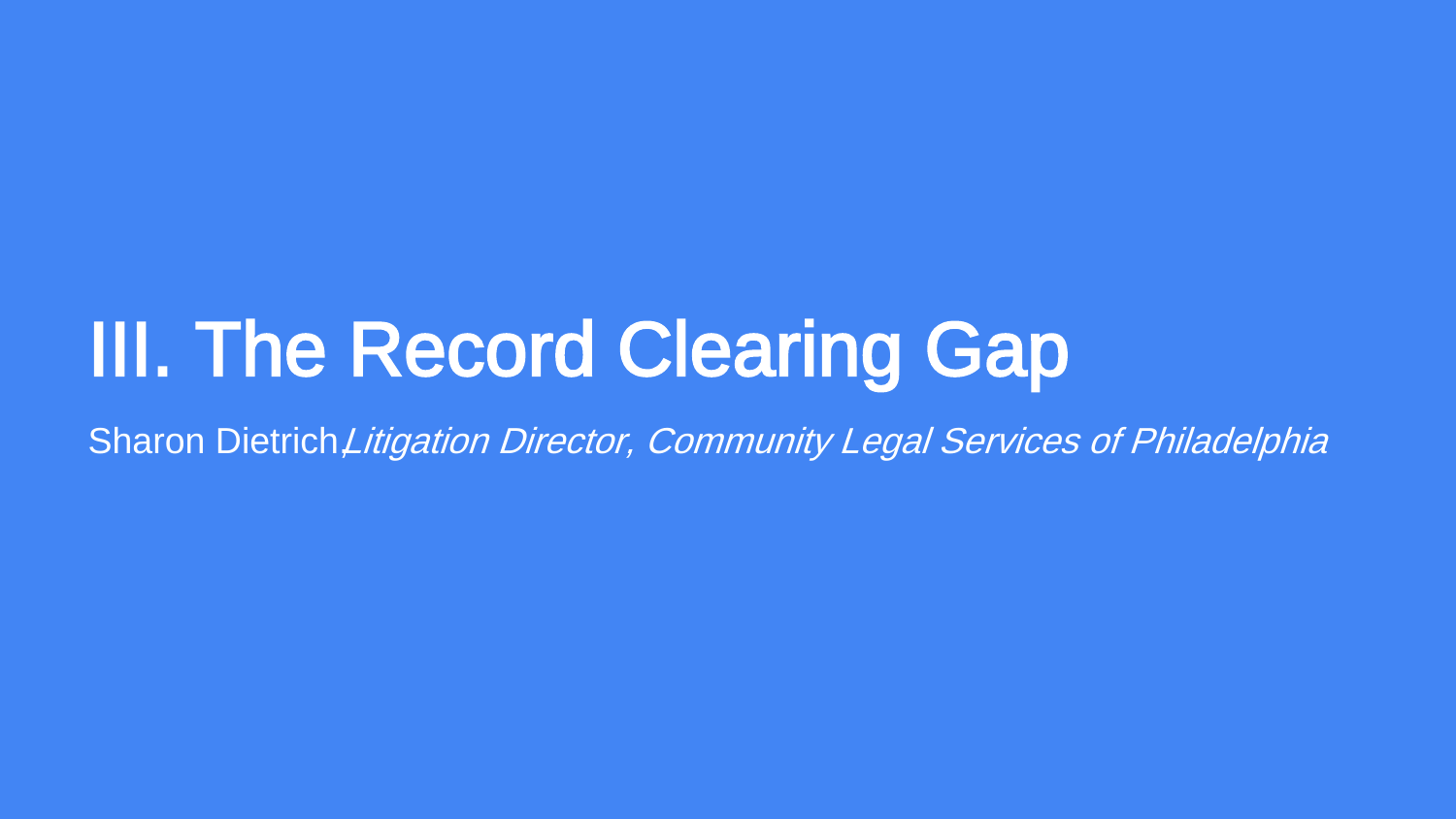Expungement/sealing don't lock down 100% of publicly available information about a case

- Policy: permitted limited use of "cleared" records
- Digital environment: impossibility; free speech issues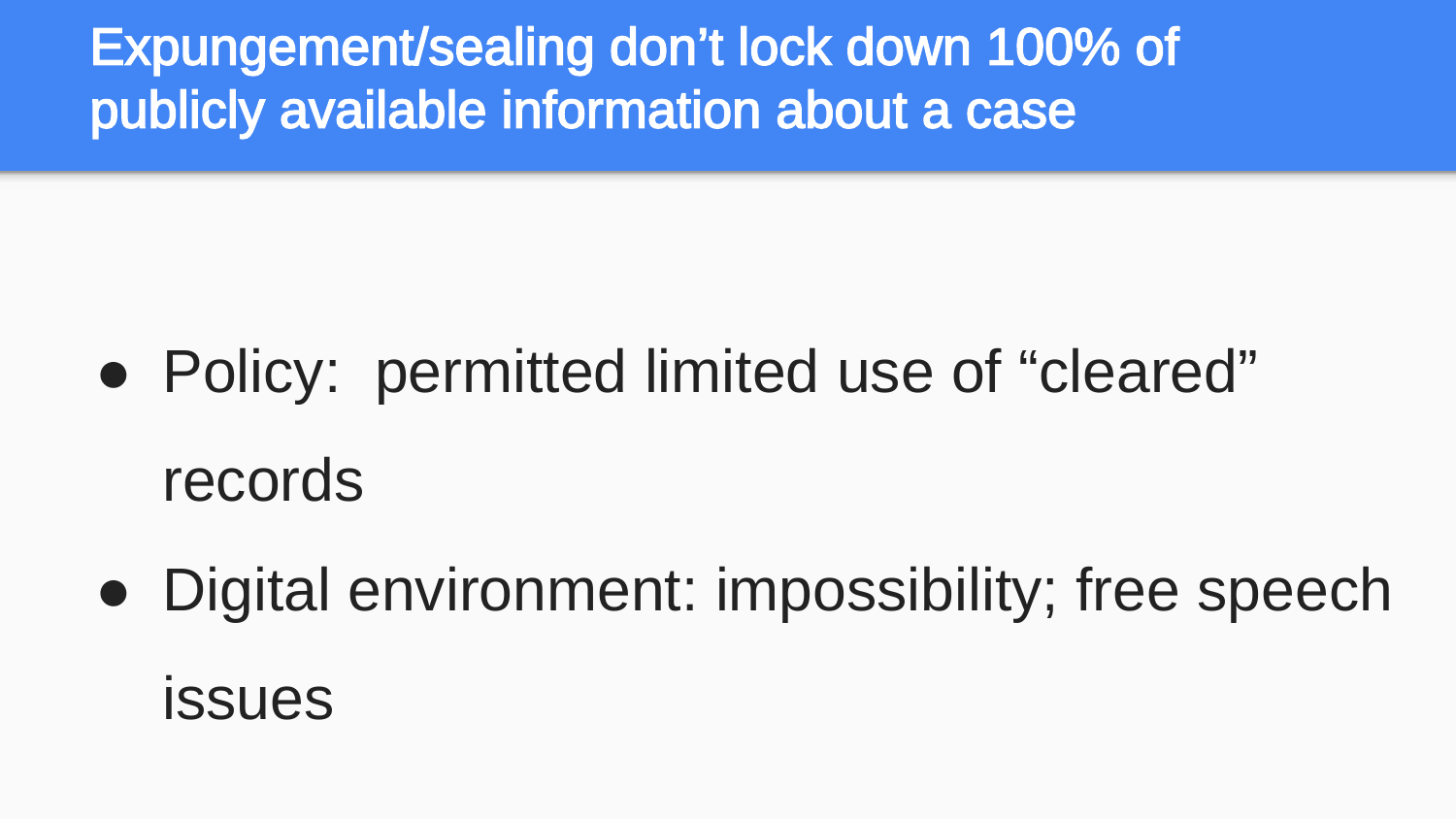So why does record clearing matter?

- $\bullet$  Employers = Background checks
- Clients' reactions to the "imperfect" solution of

record clearing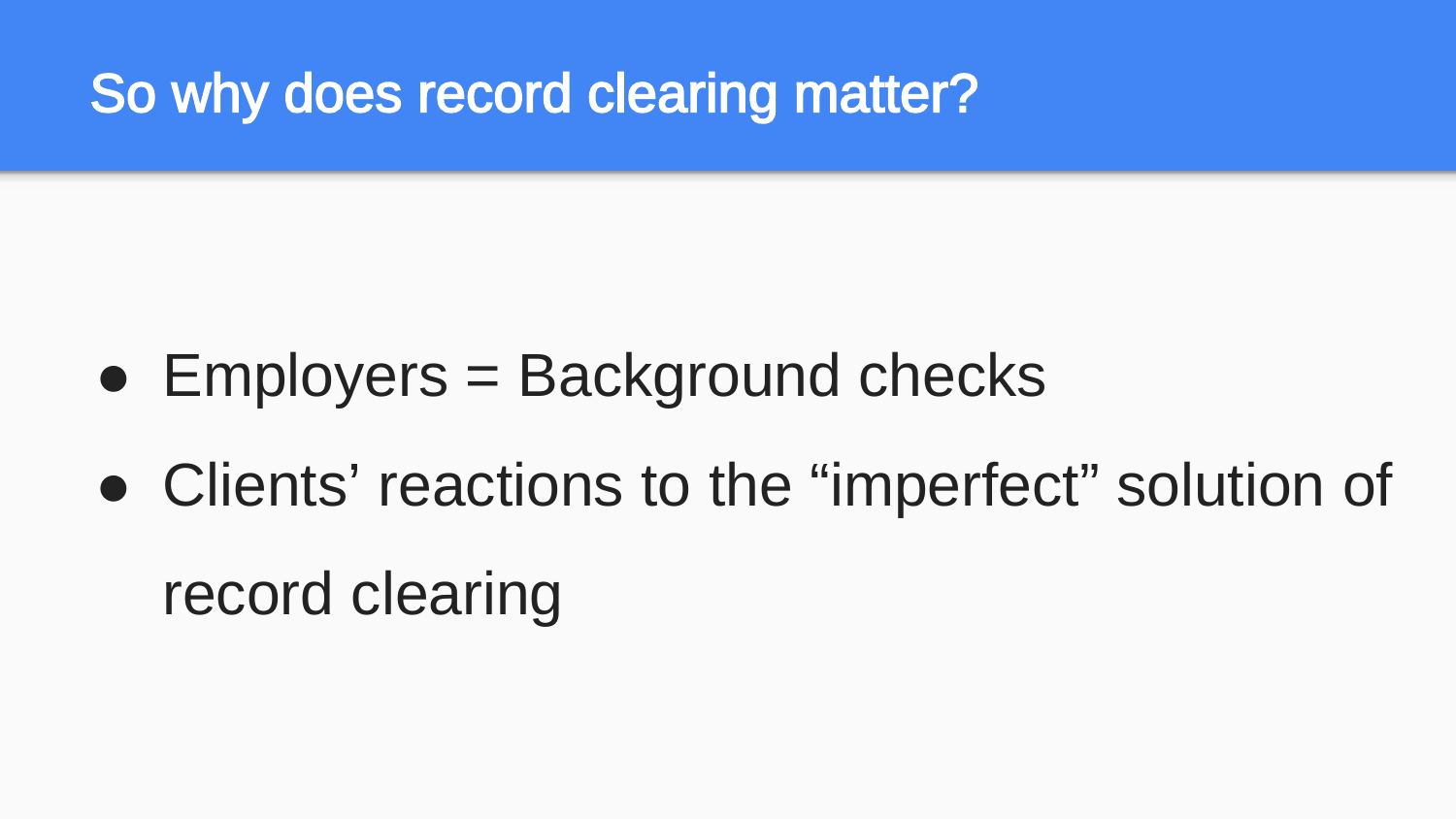### Planned Limited Access

- Clients sometimes want access: immigration purposes; clearing up "ants under the refrigerator" issues
- Law enforcement uses
- Research/public policy data
- Safety valve: certain jobs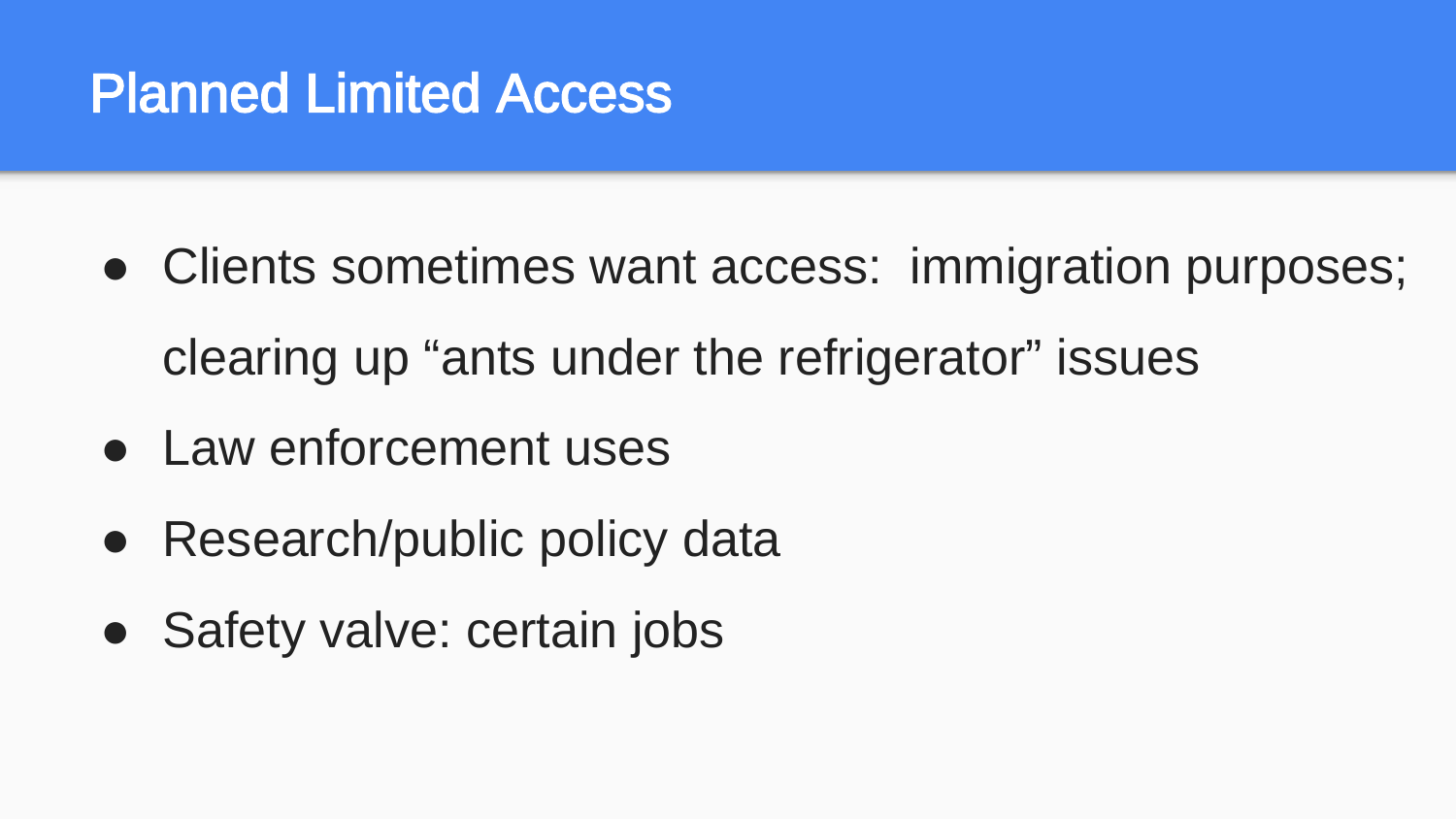#### Limiting Digital Access - Background

EU: Right to be forgotten (2014 court decision): Search engines are required to consider requests to remove links when harm shown

US: 1st Amendment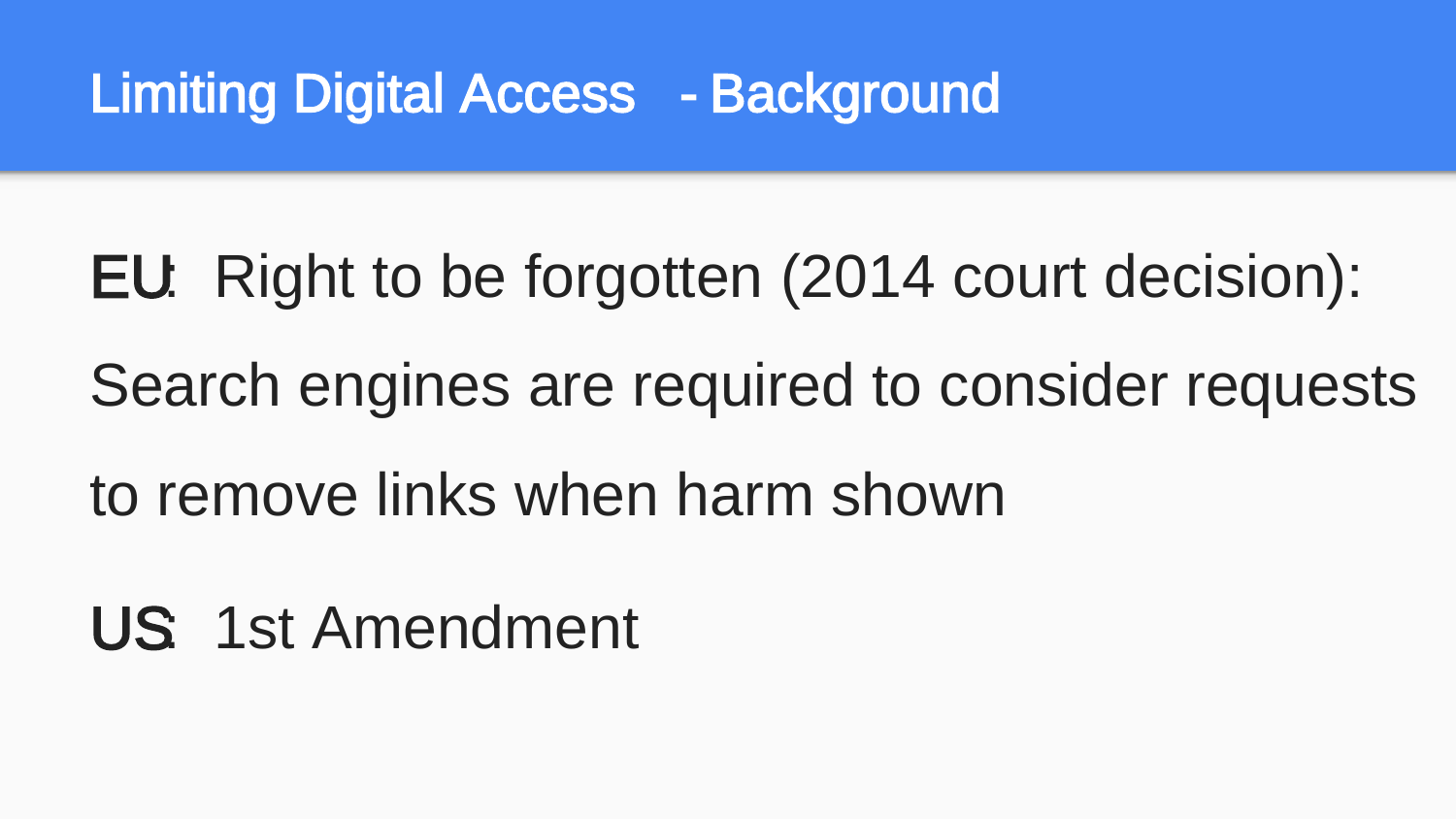### US Media - Taking Voluntary Action

- Accepting petitions to remove old coverage
- Newspapers include: Boston Globe, Cleveland Plain Dealer; Atlanta JournaConstitution
- Stopping publishing mugshots (front end)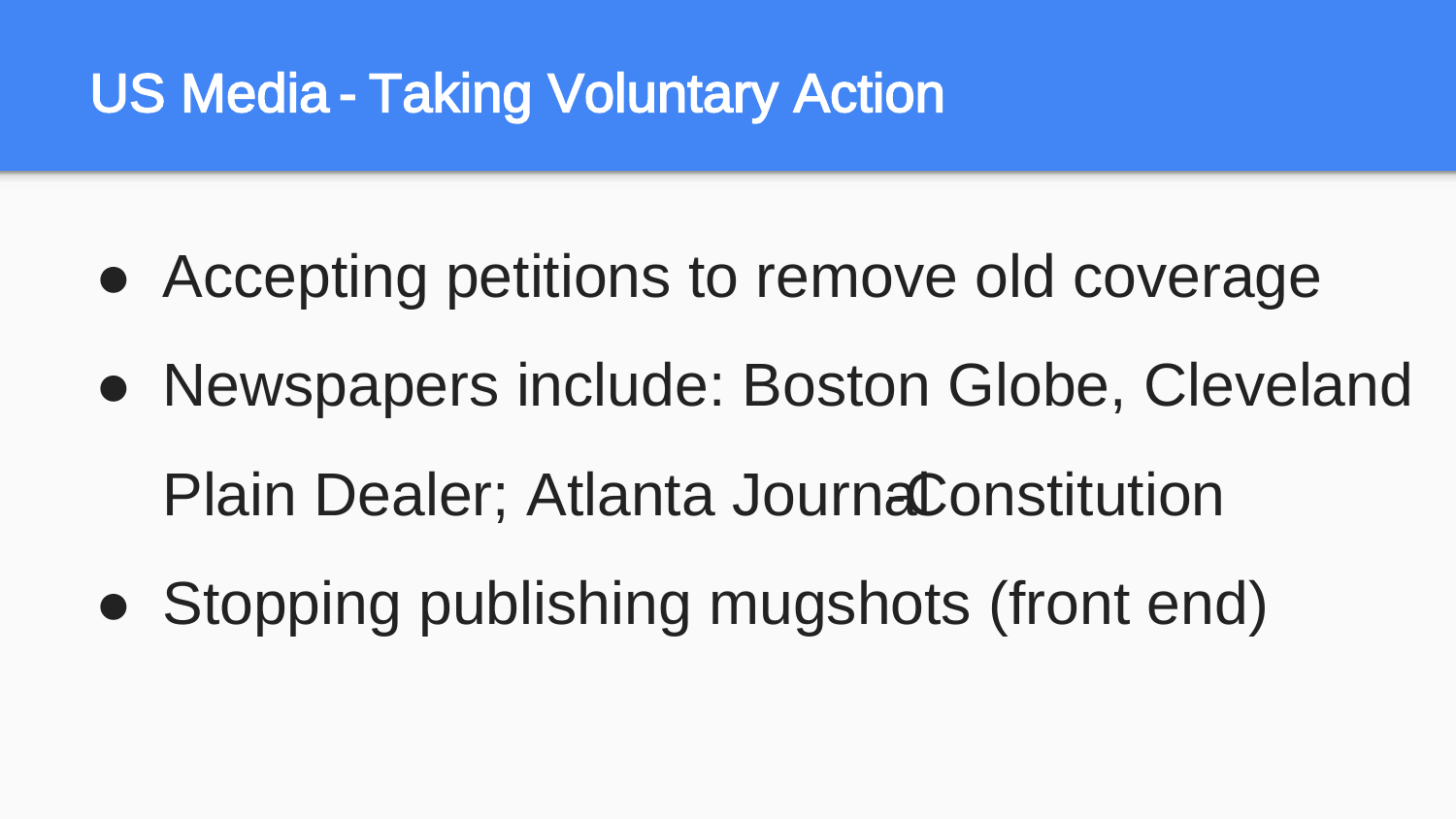### Published legal opinions in cleared cases

- PA Supreme Court challenge: State Constitution "Right to Reputation"
- Removal or redaction?
- Westlaw/Lexis